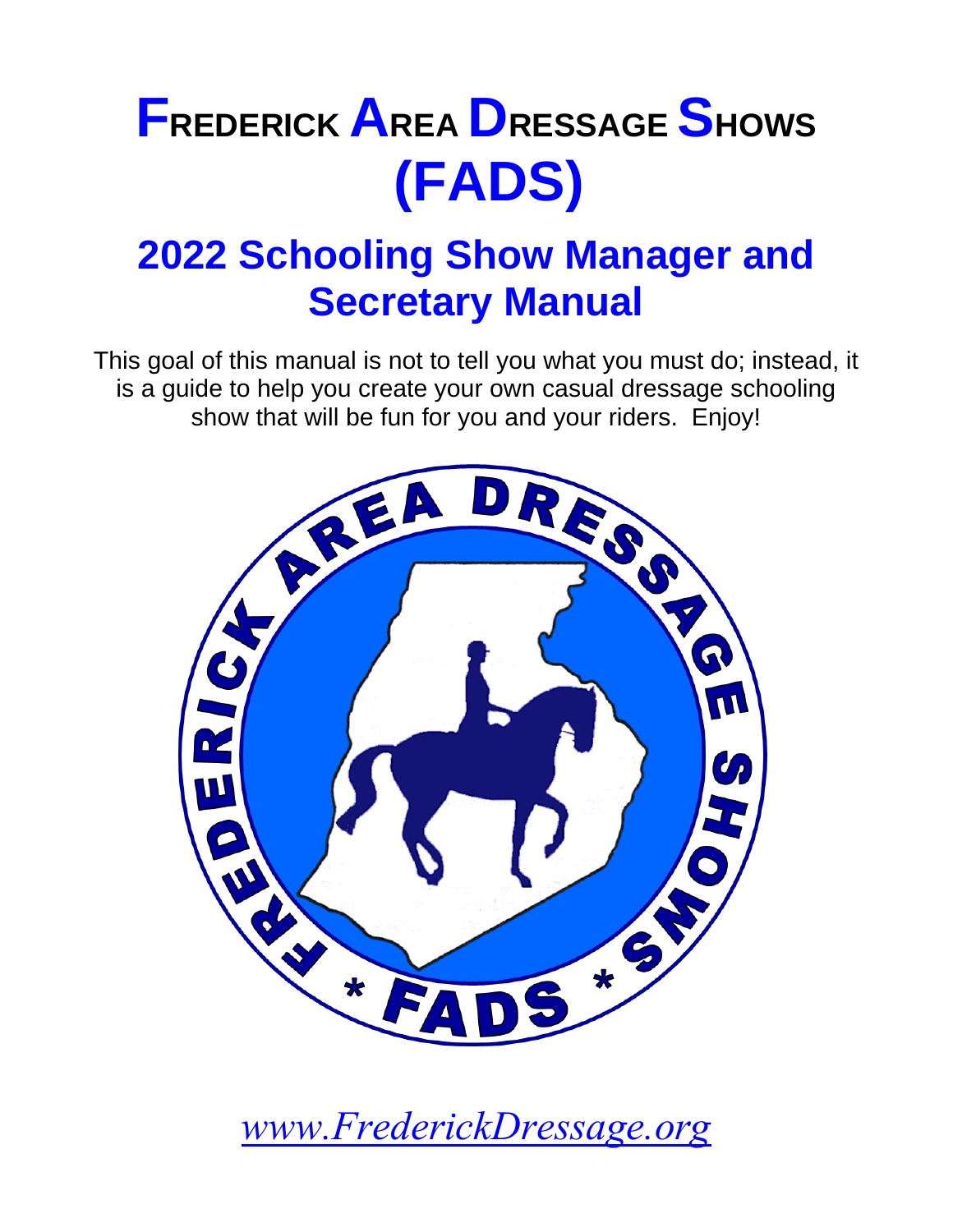# **Table of Contents**

| CHAPTER 2. PLANNING FOR THE SHOW AND SUBMITTING INFORMATION TO THE FADS |  |
|-------------------------------------------------------------------------|--|
|                                                                         |  |
| FADS FARMS AGREEMENT, LONG FADS SHOW FORM, SHORT FADS SHOW FORM . 6     |  |
|                                                                         |  |
|                                                                         |  |
|                                                                         |  |
|                                                                         |  |
|                                                                         |  |
| DETERMINING YOUR SHOW DATE, OPENING DATE AND CLOSING DATE  7            |  |
|                                                                         |  |
|                                                                         |  |
|                                                                         |  |
|                                                                         |  |
|                                                                         |  |
|                                                                         |  |
|                                                                         |  |
|                                                                         |  |
|                                                                         |  |
|                                                                         |  |
|                                                                         |  |
|                                                                         |  |
|                                                                         |  |
|                                                                         |  |
|                                                                         |  |
|                                                                         |  |
|                                                                         |  |
|                                                                         |  |
|                                                                         |  |
|                                                                         |  |
|                                                                         |  |
|                                                                         |  |
|                                                                         |  |
| POSTING THE SHOW SCHEDULE (RIDE TIMES) ON THE FADS WEB SITE  19         |  |
|                                                                         |  |
|                                                                         |  |
|                                                                         |  |
| CHAPTER 6. VOLUNTEERS AND VOLUNTEER TRAINING MATERIALS  21              |  |
|                                                                         |  |
|                                                                         |  |
|                                                                         |  |
|                                                                         |  |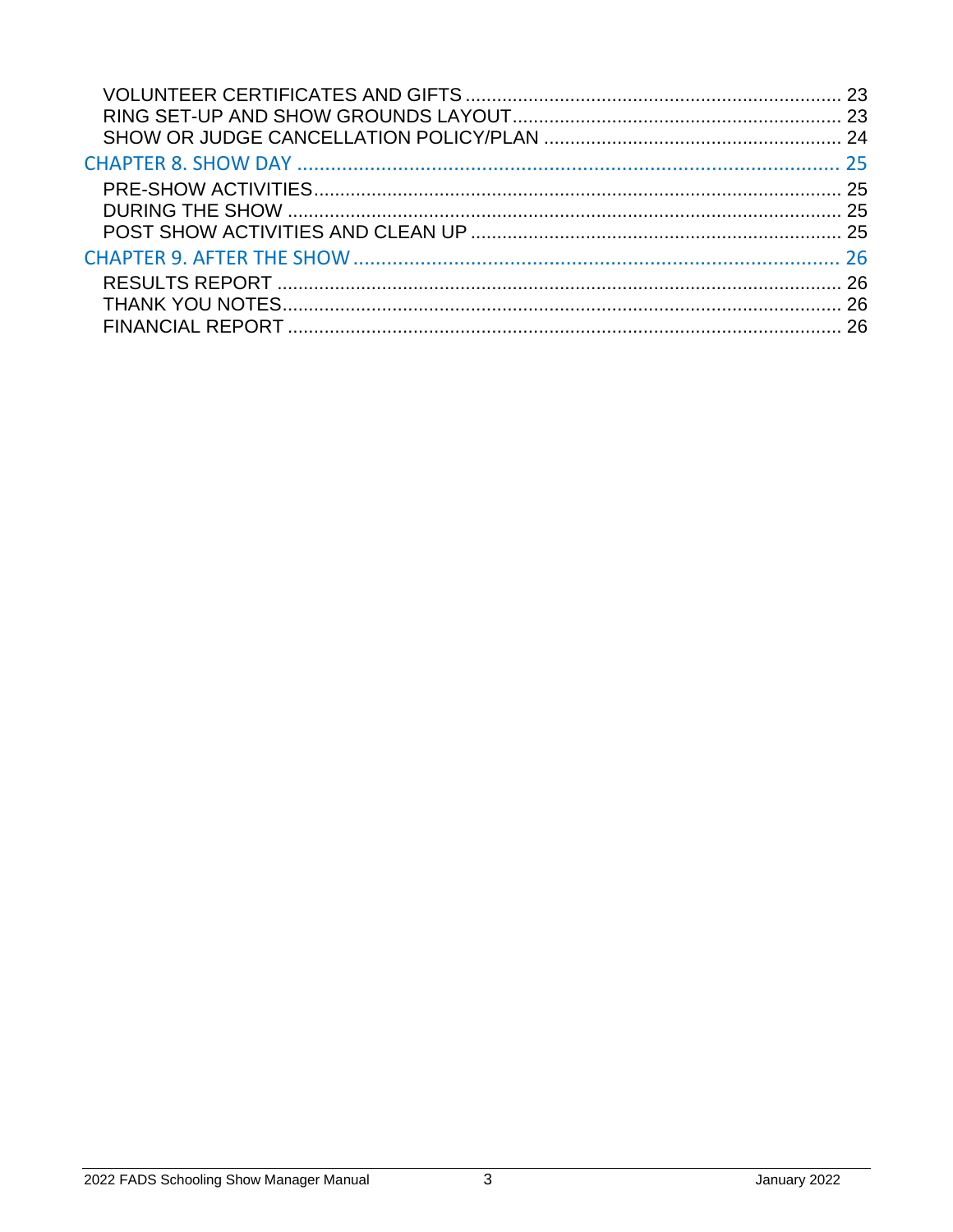#### **CHAPTER 1. INTRODUCTION**

<span id="page-3-0"></span>Thank you for holding a FADS show. We realize this takes a lot of time and commitment, and we appreciate your efforts. **This manual is designed to assist you in managing your show, not burden you with unnecessary rules! It is your show to manage in your own way.**

#### **WHAT IS FADS?**

**Frederick Area Dressage Shows (FADS)** is a list of independent casual dressage schooling shows located in the Frederick County, Maryland, area. FADS is not an organization that holds shows. FADS is a free volunteer marketing service for farms or clubs that hold, or want to hold, casual dressage schooling shows to communicate their show information to Frederick County area dressage riders. It is also a way for riders to participate in casual dressage schooling shows without all the "red tape."

**Purpose:** The shows provide a fun and friendly atmosphere for the dressage enthusiast and promote the appreciation and pursuit of dressage. They also provide a true training atmosphere where both horse and rider can learn the process of showing and acclimate to the showing environment. The shows also give farms and clubs experience in holding dressage schooling shows, thereby increasing the number of dressage schooling shows in the Frederick County area.

**Does FADS have members?** No. FADS is not a club with members. FADS is a web based free volunteer marketing service for farms in the Frederick County, Maryland, area that hold casual dressage schooling shows. People who want to receive FADS announcements and other information via email may have their names and email addresses added to the FADS Email List. The FADS Email List will only be used for FADS announcements; it will not be provided to anyone for any purpose.

**Affiliations:** FADS is not affiliated with any equestrian or other organization.

**Who manages the FADS Show List?** Leslie Raulin maintains the FADS Show List with the advice of Cheryl Loane and Michele Wellman. In this capacity, they are marketing volunteers for each show. There is no fee for FADS marketing.

How can a show be added to the FADS Show List? [Click here](http://www.frederickdressage.org/information-for-farms.html) to read information for farms and show managers/secretaries.

**How do you ask a question about FADS?** Email [LeslieRaulin@gmail.com.](mailto:LeslieRaulin@gmail.com)

**How do you get on the FADS Email List?** If you are interested in riding in a show on the FADS Show List, or having your show(s) on the FADS Show list, and therefore want to receive FADS email notifications, complete the **Join Our Mailing List** form at [www.FrederickDressage.org.](http://www.frederickdressage.org/) The FADS Email List will only be used for FADS announcements; it will not be provided to anyone for any purpose.

#### **INFORMATION ABOUT DRESSAGE SCHOOLING SHOWS ON THE FADS SHOW LIST**

**Show Management:** Each show is managed independently by the sponsoring farm or club. The show management determines specific guidelines for their show, including which tests are offered, test fees, etc.

**Show Beneficiaries:** Show profits go to the sponsoring farm or club and/or a charitable organization. Additionally, the show management contributes to the cost of FADS Season-End Awards ribbons.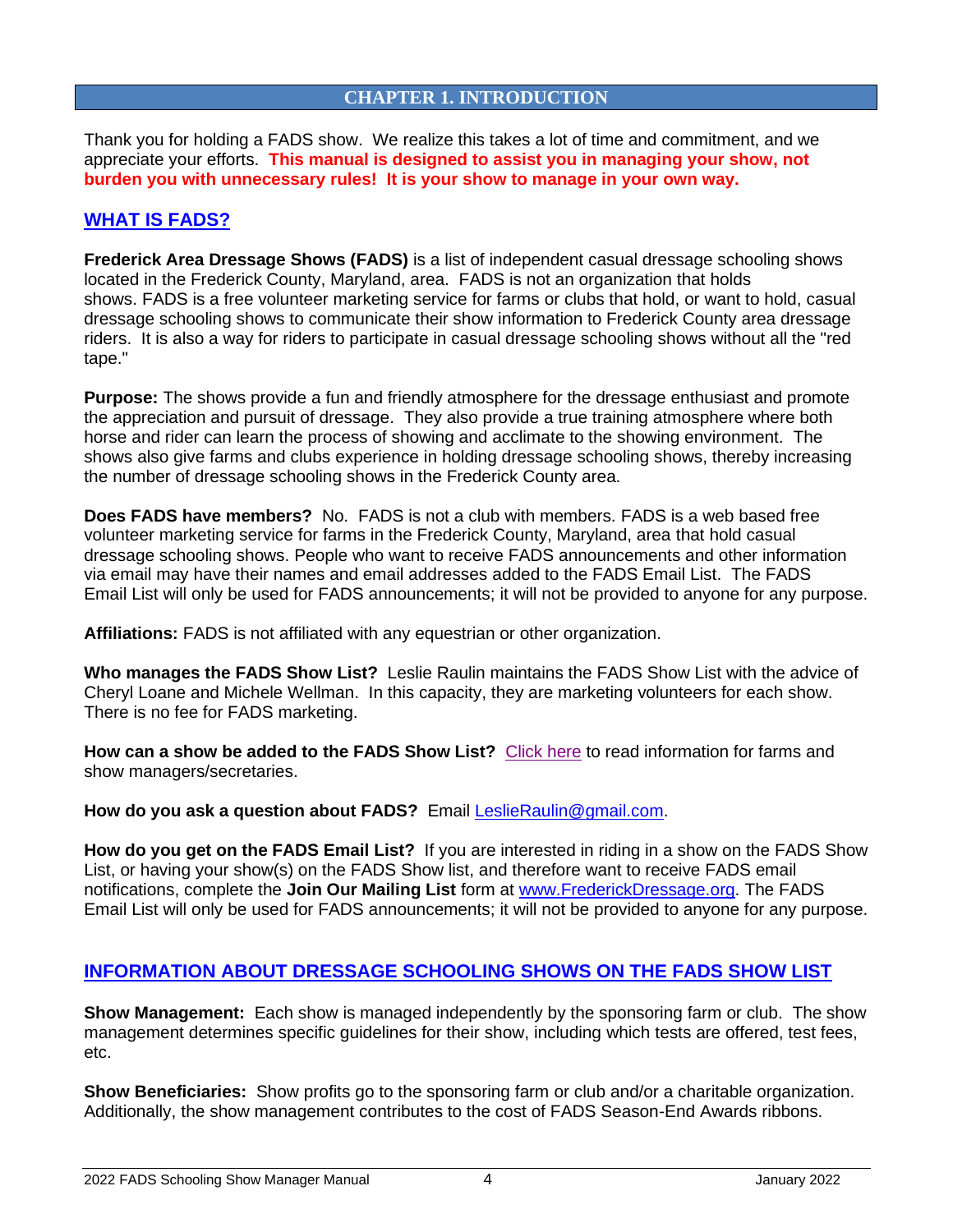FADS Show Names: All shows on the FADS Show List are named FADS @ XXXXXXXXXXXX, where XXXXXXXXXXX is the name of the farm or facility where the show is held.

#### **Show Attire:**

- **Horse**: Safe humane tack is required. Check each show's prize list to determine if Western saddles, etc. are permitted.
- **Rider:** Safe casual riding attire (riding jackets are optional). Approved safety helmet with harness fastened and riding-safe footwear are required whenever mounted. Riders may wear formal dressage attire if you desire.

**Are musical freestyle tests offered? Are FEI dressage tests offered? Are eventing dressage tests offered? Are gaited dressage tests offered? Are Western dressage tests offered? Are Western saddles permitted?** Since each show on the FADS Show List is managed independently by the sponsoring farm and since the show management determines specific guidelines for their show, it is up to each show manager to determine what tests offered at their shows. This would be reflected on each show's prize list and on the FADS Show List.

**Who can enter?** Anyone! Riders do not have to be a member of any organization in order to ride in shows on the FADS Show List.

# **FADS AWARDS**

**FADS Season-End Awards:** There is one season of FADS shows: March - November of the year. There are no December or January FADS shows. For each season with at least six shows, horse/rider combinations that compete at the same level in at least two FADS shows are eligible for FADS Season-End Award ribbons. Champion and Reserve Champion ribbons will be awarded for different dressage levels. Additional places may be offered. Participating farms or clubs pay for the cost of these ribbons and postage on a per ride basis. [Click here](http://www.frederickdressage.org/awards-season-end.html) for more information on FADS awards.

**Other FADS Awards**: Other FADS awards may be offered. Information is on the FADS web site.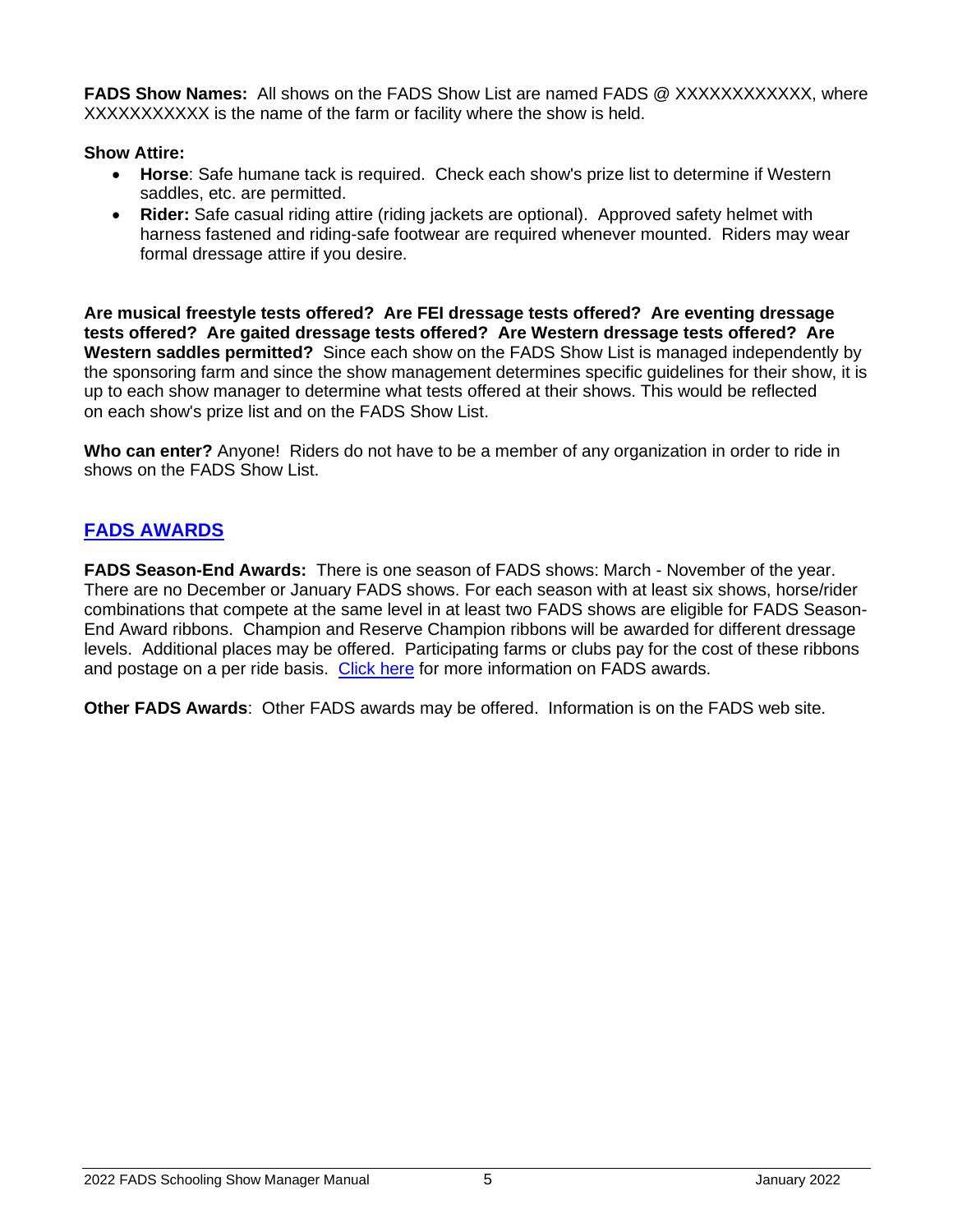#### <span id="page-5-0"></span>**CHAPTER 2. PLANNING FOR THE SHOW AND SUBMITTING INFORMATION TO THE FADS WEBMASTER**

#### <span id="page-5-1"></span>**FADS FARMS AGREEMENT, LONG FADS SHOW FORM, SHORT FADS SHOW FORM**

**FADS Farm Agreement**: Each FADS show season, FADS farms or clubs are required to submit a FADS Farm Agreement, which is completed and submitted as an easy online form. The form is submitted by the person responsible for the show insurance and the hold harmless agreement. [Click](http://frederickdressage.org/fads-farms-agreement.html)  [here](http://frederickdressage.org/fads-farms-agreement.html) to open the online form.

**FADS Show Forms**: For each FADS show, FADS farms or clubs are required to submit a **Long FADS Show Form** or a **Short FADS Show Form**. The forms provide show information for posting on the FADS web site. [Click here](http://www.frederickdressage.org/2-how-to-add-a-show---forms.html) for information on when to use which form. [Click here](http://www.frederickdressage.org/long-fads-show-form.html) for the Long FADS Show Form. [Click here](http://www.frederickdressage.org/short-fads-show-form.html) for the Short FADS Show Form.

#### **FADS SHOWWARE**

FADS farms or clubs are provided with FADS ShowWare, a MS Access software program for running the shows and for providing show reports to the FADS webmaster. All FADS show secretaries are required to use this software. [Click here](http://www.frederickdressage.org/fads-showware.html) for information.

#### <span id="page-5-2"></span>**SHOW SECRETARY AND SHOW MANAGER**

Early in the planning of your show determine the show manager and show secretary. For schooling shows, this is often the same person. Duties:

#### **1) Show Manager and Show Secretary:**

- a. Determine the show date, opening date, and closing date.
- b. Write/verify the prize list and send to the FADS webmaster.
- c. Write/verify the Hold Harmless Agreement for the farm/club and the show.

#### 2) **Show Manager**:

- a. Obtain/verify/obtain payment for show insurance.
- b. Hire the judge. [Click here](http://www.frederickdressage.org/uploads/3/7/3/8/37380471/fads-judgecontracttemplate.docx) for a suggested contract.
- c. Submit the FADS FARMS AGREEMENT [\(click here\)](http://frederickdressage.org/fads-farms-agreement.html) or ensure the person responsible for the show insurance and hold harmless agreement submits the form.
- d. Submit the FADS FARMS SHOW FORM [\(click here\)](http://frederickdressage.org/fads-farms-show-form-long.html).
- e. Obtain and coordinate with the show facility to ensure the facility is ready for the show.
- f. Obtain and coordinate with volunteers (some shows have a separate volunteer coordinator). [Click here](http://www.frederickdressage.org/volunteer-training.html) for volunteer training materials.
- g. Obtain and coordinate with show sponsors, if applicable.
- h. Obtain and coordinate with show vendors, if applicable.
- i. Coordinate with show secretary.
- j. Obtain and coordinate with show announcer and photographer, if applicable.
- k. Pay the show's bills, including the judge, facility fees, hospitality, etc.
- l. Write thank you notes to the judge and volunteers.
- m.Other duties, as assigned.

#### 3) **Show Secretary**: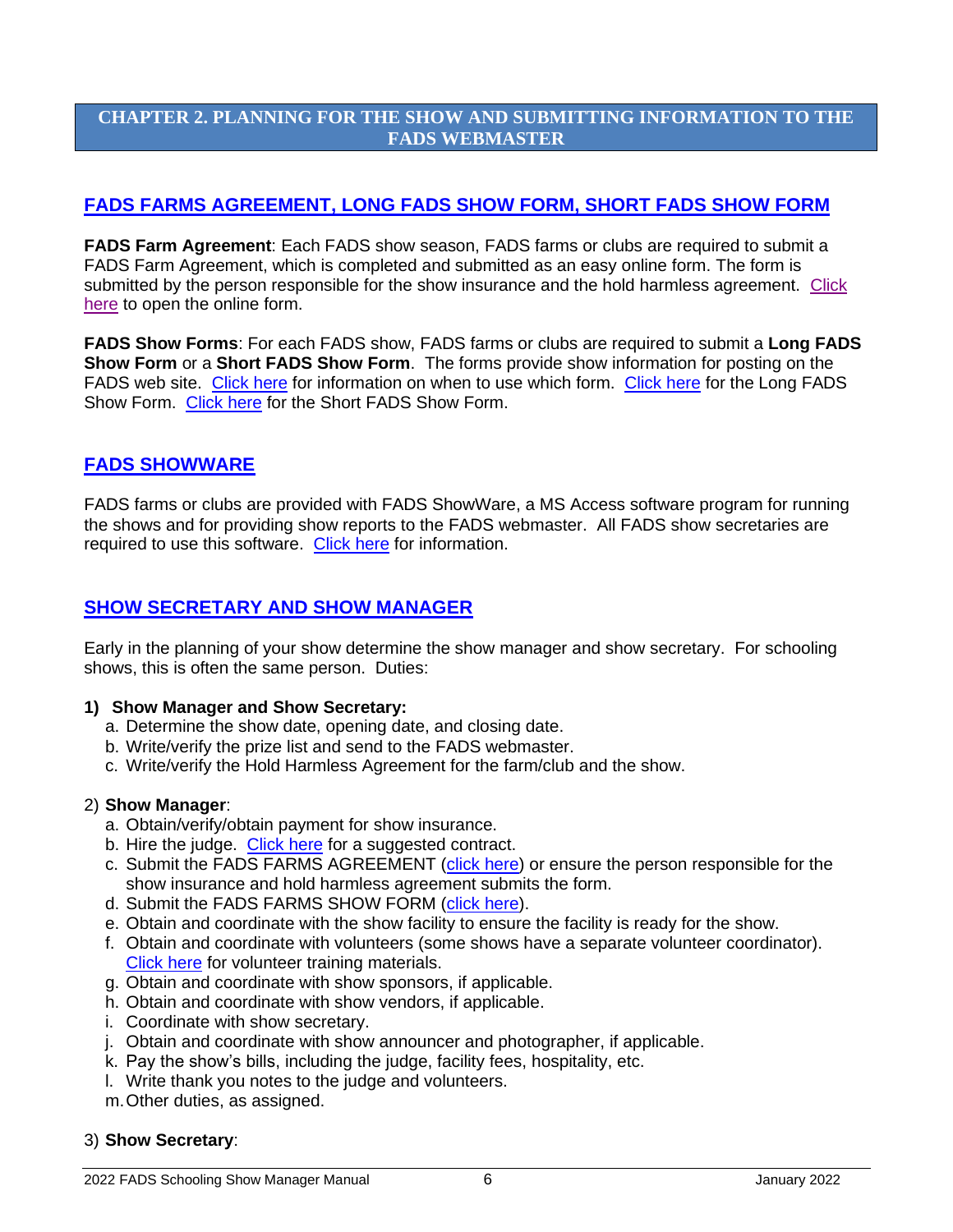- a. Order ribbons.
- b. Receive show entries via the FADS Online Entry Form.
- c. Determine and publish show schedule (ride times).
- d. Print and label dressage test sheets.
- e. Print show schedule for judge and ring steward.
- f. Prepare show rider packets.
- g. Check in entries at the show, including receiving fees, Coggins, and Hold Harmless Agreements, if not done before the show day.
- h. Report scratches and no-shows to the judge and ring steward.
- i. Email the show results to the FADS webmaster.
- j. Other duties, as assigned.

#### <span id="page-6-0"></span>**SHOW INSURANCE**

FADS is not an organization; it is simply a coordinated list of dressage schooling shows in the Frederick County, Maryland, area. Therefore, FADS is not an organization that is responsible for the conduct of the shows and does not provide insurance for shows on the FADS Show List. **To have a show on the FADS Show List, the sponsoring farm/club MUST have insurance covering every activity during the show. This insurance is absolutely mandatory.**

#### <span id="page-6-1"></span>**SALE OF NON-PREPACKAGED FOOD**

If you plan to sell non-prepackaged food, ensure the activity is **insured** and that you have applicable state, county, and/or city **licenses/permits**. Provide food sale details in the prize list or in a separate document that can be linked from the FADS web site.

#### <span id="page-6-2"></span>**TACK SALES**

If you plan to have a tack sale, ensure the activity is **insured**. Provide tack sale details in the prize list or in a separate document that can be linked from the FADS web site.

#### <span id="page-6-3"></span>**HOLD HARMLESS AGREEMENT**

**Every rider (or parent/legal guardian) in the show must complete and sign a Hold Harmless Agreement**. This agreement is written by the farm owner or other responsible party and/or club, preferably in consultation with an attorney who is well-versed in equine liability issues (there is no equine liability law in Maryland). In addition to the usual coverages, the **agreement must cover show volunteers**. The **signed agreements must be kept on file through the statute of limitations**, which varies for injury, property damage, etc. [Click here](http://research.lawyers.com/maryland/maryland-statutes-of-limitations.html) for the statute of limitations in Maryland; [click here](http://research.lawyers.com/virginia/virginia-statutes-of-limitations.html) for the statute of limitations in Virginia. To play it safe, it is recommended you keep the signed hold harmless agreements on file for at least five years.

#### <span id="page-6-4"></span>**DETERMINING YOUR SHOW DATE, OPENING DATE AND CLOSING DATE**

[Click here](http://www.frederickdressage.org/calendar-fads--others.html) to view the **FADS Calendar**, which shows FADS shows and other shows and holidays that may impact your show. To ensure that each FADS show has an opportunity to have many riders, the following applies to FADS show dates: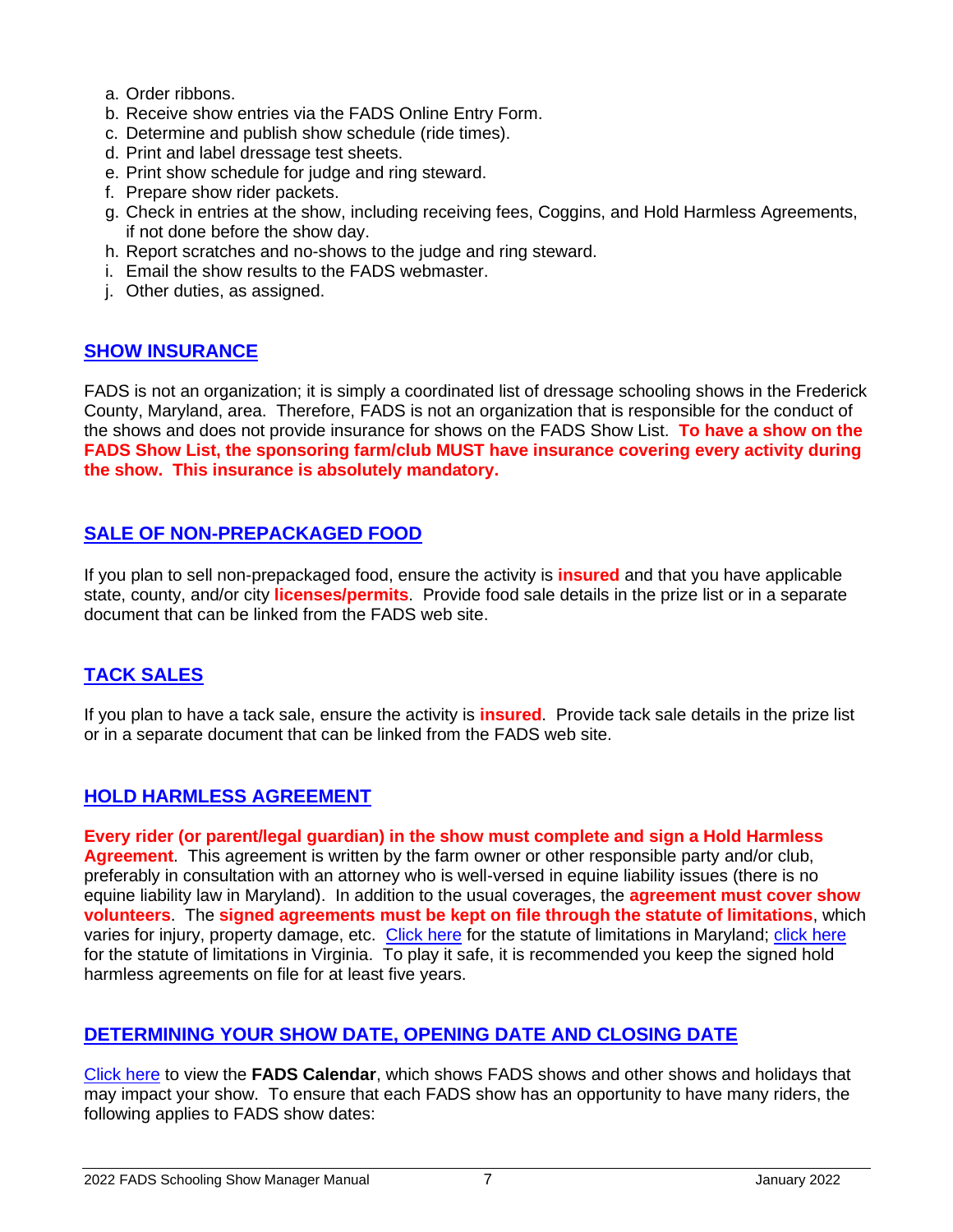| Shows on the Same Day                       | To prevent too many shows in the same time period, there cannot be two<br>FADS shows on the same day.                                                                                                      |
|---------------------------------------------|------------------------------------------------------------------------------------------------------------------------------------------------------------------------------------------------------------|
| Shows During the Same<br>Monday-Sunday Week | To prevent too many shows in the same time period, there cannot be more<br>than two FADS shows in a Monday-Sunday week unless the shows are distant<br>from each other.                                    |
| Weeks with FADS Benefit<br><b>Shows</b>     | To facilitate a good donation, Monday-Sunday weeks with a FADS benefit<br>show will not have any other FADS shows that week. Benefit shows are<br>designated on the FADS calendar as "(B) FADS Farm Name." |
| Shows in Similar<br>Geographic Regions      | Do not pick a show date that is during the Monday-Sunday week of a show that<br>is near you.                                                                                                               |

After reviewing the **FADS Calendar**, you determine your show date, opening date and closing date. A typical opening date is three weeks before the show date and a typical closing date is one week before the show date; however, you may use another method to determine these dates.

Once you determine your show date, **submit your FADS Farm Agreement (if not already done so) and the LONG or SHORT FADS Show Form via the FADS website**. The date will be verified by the FADS webmaster who will then post the show on the FADS Calendar and the FADS Show List.

#### <span id="page-7-0"></span>**CLASS (DRESSAGE TEST) OFFERINGS**

You determine which classes (dressage tests) you offer at your show. FADS shows may offer any dressage test you desire. Your prize list should indicate which dressage tests are offered in the show(s). For example, do you offer musical freestyles (needs a music system), eventing dressage tests (in which size arena), Western dressage tests, etc. FADS show may also provide other options such as stakes classes and leadline classes. Indicate the rules on the prize list. FADS shows may NOT also offer jumping classes, trail classes, etc.

#### **HORSE TACK**

You determine what horse tack is allowed in your shows. For example, are Western saddles allowed? This should be indicated in your prize list.

#### <span id="page-7-1"></span>**SHOW PRIZE LIST**

You write your own show prize list. [Click here](http://www.frederickdressage.org/uploads/3/7/3/8/37380471/fads-prizelisttemplate.docx) for a sample prize list. You submit your prize list to the FADS webmaster via email after completing the **FADS FARMS SHOW FORM** (see below).

#### <span id="page-7-2"></span>**JUDGE**

**Before you hire a judge, ensure you have a reserved a FADS show date so you can hire the**  judge for that date. You contract the judge for your show. [Click here](http://www.frederickdressage.org/uploads/3/7/3/8/37380471/fads-judgecontracttemplate.docx) for a sample judge contract (not required but a good idea). Although FADS show judges do not have to be a graduate of a USEF/USDF judge program, the recommended judge level for FADS schooling shows is **L** or higher (the higher the judge level the higher the judge fee). Most FADS schooling show judges are **L** or **r** judges. You can find a listing of local judges at [http://www.usdf.org/about/contact/officials.asp.](http://www.usdf.org/about/contact/officials.asp) Also, [click here](http://www.frederickdressage.org/judge-list.html) to view a list of judges that have judged at FADS shows. The following are the USEF and FEI test requirements for licensed shows and FADS recommendations for its schooling shows: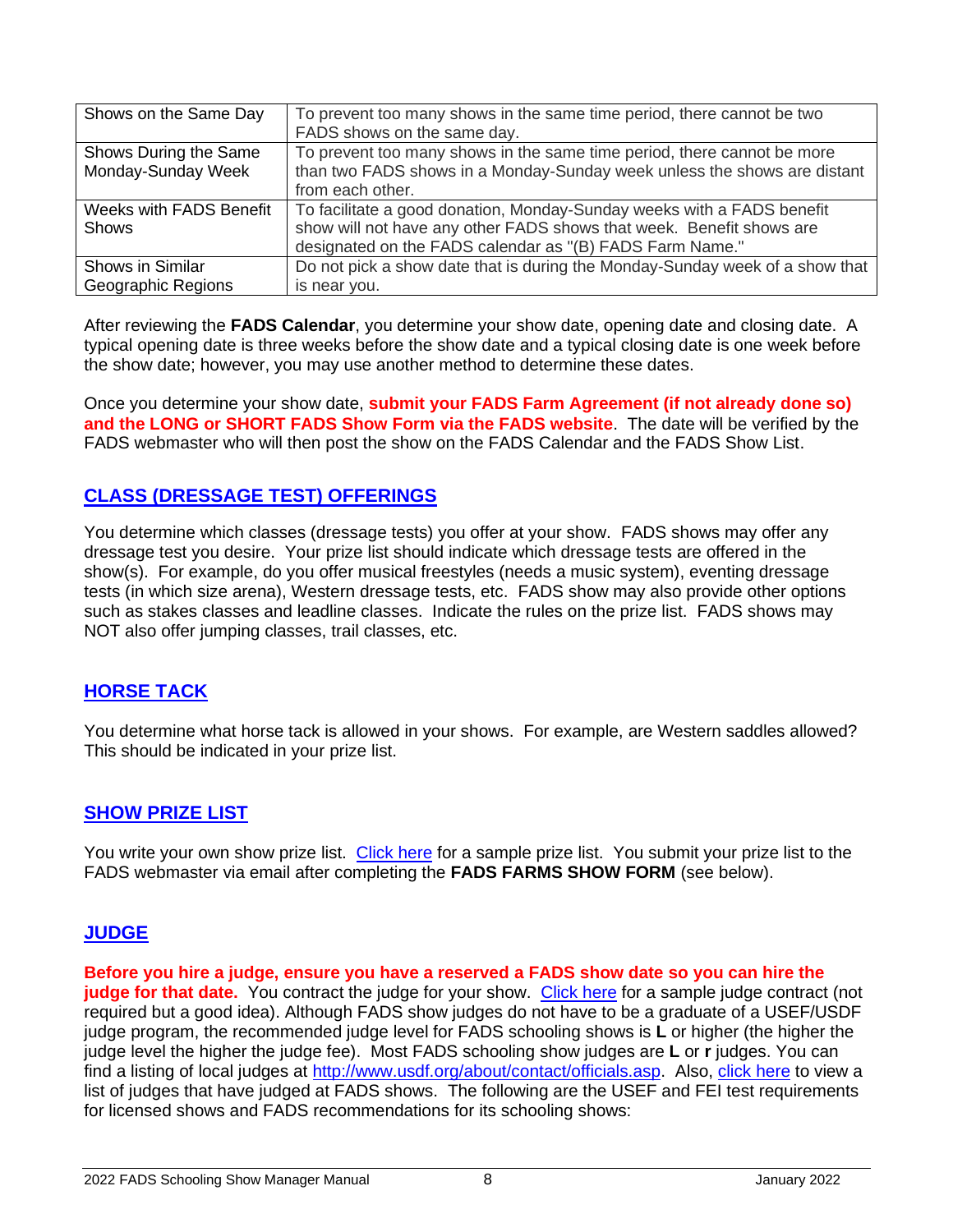| <b>Judge Level</b> | <b>Licensed Shows</b>                 | <b>FADS Schooling Shows</b>                       |
|--------------------|---------------------------------------|---------------------------------------------------|
| L (Learner)        | Cannot judge in USEF licensed /       | Can judge any test in a FADS schooling show.      |
| Judge              | USDF recognized shows but may         | Advise the judge if there are any rides above     |
|                    | accompany a R judge.                  | Second Level or special tests.                    |
| r (recorded)       | Can judge Intro, Training, First, and | Can judge any test in a FADS schooling show.      |
| Judge              | Second level classes. Cannot          | Advise the judge if there are any rides above     |
|                    | judge Third Level and above.          | Second Level or special tests.                    |
| R (Registered)     | Can judge Intro, Training, First,     | Can judge any test in a FADS schooling show.      |
| Judge              | Second, Third and Fourth Levels.      | Advise the judge if there are any FEI Level rides |
|                    | Cannot judge FEI tests.               | or special tests.                                 |
| S (Senior)         | Can judge any dressage level.         | Rarely, if ever, hired for a FADS Schooling Show. |
| Judge              |                                       | Can judge any test in a FADS Schooling Show.      |
|                    |                                       | Advise the judge if there are any special tests.  |

**Picking a Judge:** There are two major considerations in picking a judge: 1) judge training and 2) judge variety.

- 1) **Judge Training:** Although not required, it is preferable that you select an L graduate or higher judge. This ensures your judge has graduated from an official USDF/USEF judge program and therefore is judging by established standardized criteria.
- 2) **Judge Variety:** Riders prefer to show in front of a variety of judges. It is therefore better to select a judge that is not also judging at another FADS show during the show season. [Click here](http://www.usdf.org/about/contact/officials.asp) for the USDF listing of show officials then select the Region (1), the State (Maryland or Virginia), the Designation (L graduate and USEF Licensed Officials), and the Title (L Graduate, r judge, R judge) - this will help you find an officially trained judge. Also, [click here](http://frederickdressage.org/judges-list.html) to view a list of judges that have judged at FADS shows.

On occasion you may be contacted by a learner judge who would like to audit the judging and work with your show. This is perfectly acceptable as long as the show judge agrees.

Once your show has been scheduled, inform the judge of the range of tests, especially if there is a nonconventional test, such as a Quadrille, Pas de Deux, FEI dressage test, or FEI eventing dressage test. Also ask the judge if s/he has any special requirements for lunch, snacks, beverages, etc.

#### **DETERMINE HOW RIDERS WILL ENTER YOUR SHOW**

Show entries may be arranged any way a farm prefers. Possible methods include:

- 1) **FADS Online Entry Form**: The FADS web site provides an easy FADS Online Entry Form for which the entry information automatically goes to a designated email address. This method does not automatically provide money. It can be set up to request the Coggins and/or signed hold harmless agreements. Alternately, these may be collected at the show, farms may require entrants to snail mail them before the show, or other methods of submission (such as online payment from your web site).
- 2) **Farm Online Entry Form**: A link to an online entry form on your web site can be provided on the FADS web site.
- 3) **Snail Mail:** Riders submit the entry, supporting documents, and check via snail mail.
- 4) **Other Methods:** Farms may request other show entry methods, as desired.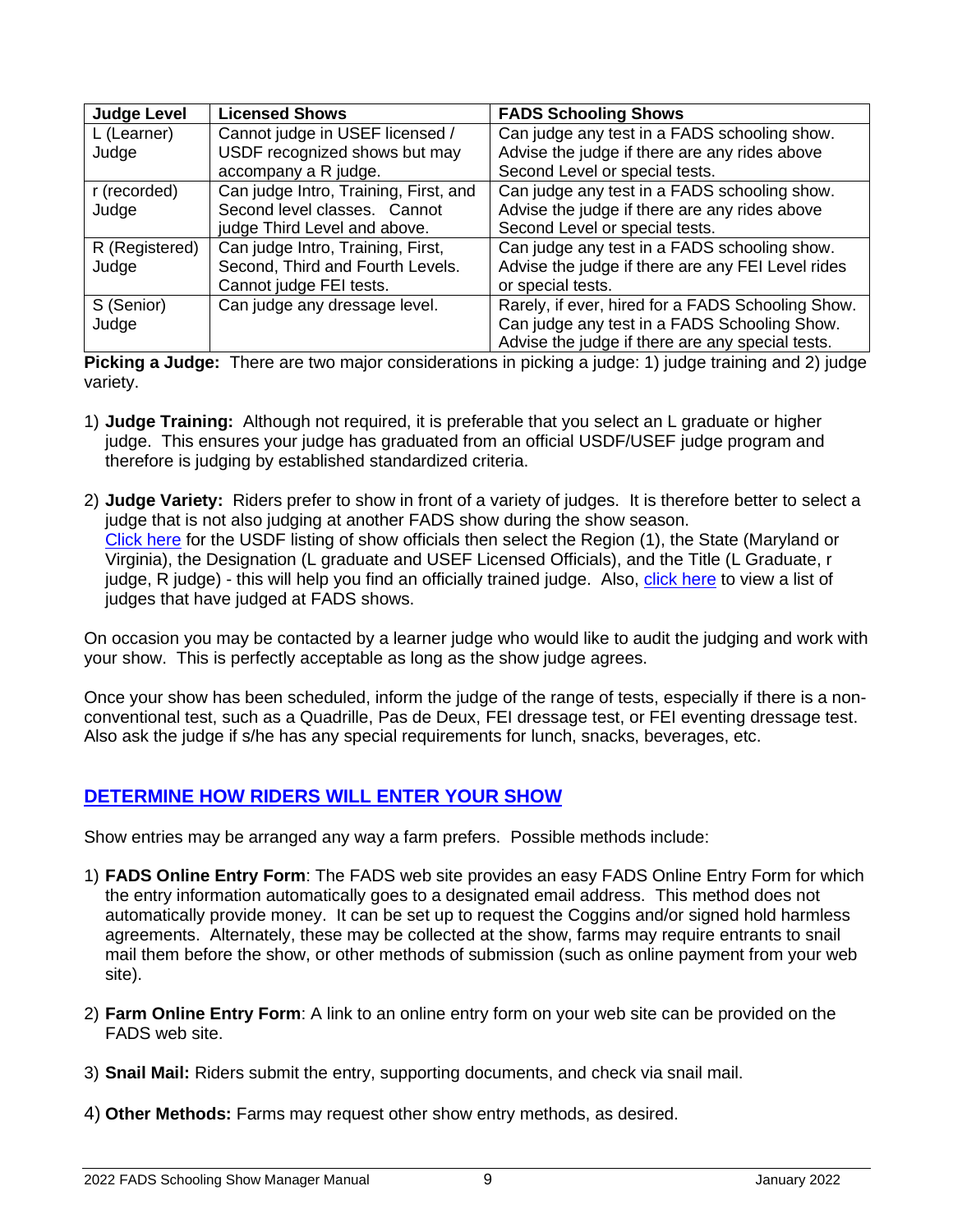A farm's method of show entry should be clearly stated on the prize list; the information will then be included on the FADS web site. **Show management is responsible for collection of their own ride fees**. The FADS webmaster cannot assist is collecting fees.

#### <span id="page-9-0"></span>**RIBBONS AND AWARDS**

You can provide your own ribbons on which you may have your farm logo, etc. Alternately, FADS show ribbons are available at cost (about \$2.05 per ribbon as of November 2021). If you desire FADS ribbons, request them as soon as possible. To account for ties, always have at least 10% more ribbons than needed. Since FADS shows are designed to be a positive experience, **scheduling should be done to ensure that all riders receive a ribbon for each completed ride – usually no more than six rides per class**. Awards are optional and are provided by you. Show Champion High Score and Reserve Champion High Score ribbons may be provided by you. When determining the winners of the High Score and Reserve High Score ribbons, do not include Pas de Deux, musical freestyles, or other special tests such as pony club and eventing tests.

#### <span id="page-9-1"></span>**SUBMIT THE FADS FARMS SHOW FORM**

After you have determined the show date, opening date, closing date, judge (this can be TBD for now), show secretary, show manager (may be the same person as the show secretary), ride fees, have written the prize list, have a hold harmless agreement, determined how riders will enter your show, and whether you will provide your own ribbons or use FADS ribbons, submit the online **FADS FARMS SHOW FORM** [\(click here](http://www.frederickdressage.org/2-how-to-add-a-show---forms.html) for the online form).

#### <span id="page-9-2"></span>**OTHER PLANNING**

**Restroom Facilities**: Determine if you want to use any onsite restroom facilities for the show. If not, you need to arrange for delivery and pick-up of a portable toilet. These arrangements should be made a few months in advance of your show date. The portable service vendor will provide you the cost when ordering the portable toilet. Unfortunately, they are expensive.

**Lunches and Refreshments for Judge(s) and Volunteers**: Lunch and refreshments **must** be provided for judge(s) and volunteers. Depending on the size of the show, the show manager or a hospitality volunteer can handle this. The judge(s) should be contacted prior to the show to ascertain any dietary preferences or restrictions. Place a small cooler with drinks, fruit, and/or other snacks in the judge's booth and replenish the supply as needed. Keep in mind the time of year and plan your food and drink accordingly. Local food stores can make a deli platter for a reasonable fee.

**Food Service for Competitors and Spectators**: You may want to provide refreshments for competitors and spectators for a small fee. Refreshments can be as simple as coffee, tea, and prepackaged snacks, or as elaborate as you wish, including hiring a food vendor. At the very least, you should have bottled water available for the competitors, especially on potentially hot days. Have small bills and change available for your refreshment sales. Ensure your food and beverage activities are insured and comply with local, county, and/or state permit requirements.

**Show Equipment:** You provide all the equipment, dressage tests, office supplies, etc. [Click here](http://www.frederickdressage.org/uploads/3/7/3/8/37380471/fads-showequipmentchecklist.docx) to view a sample Equipment Check List. At a minimum you need the following: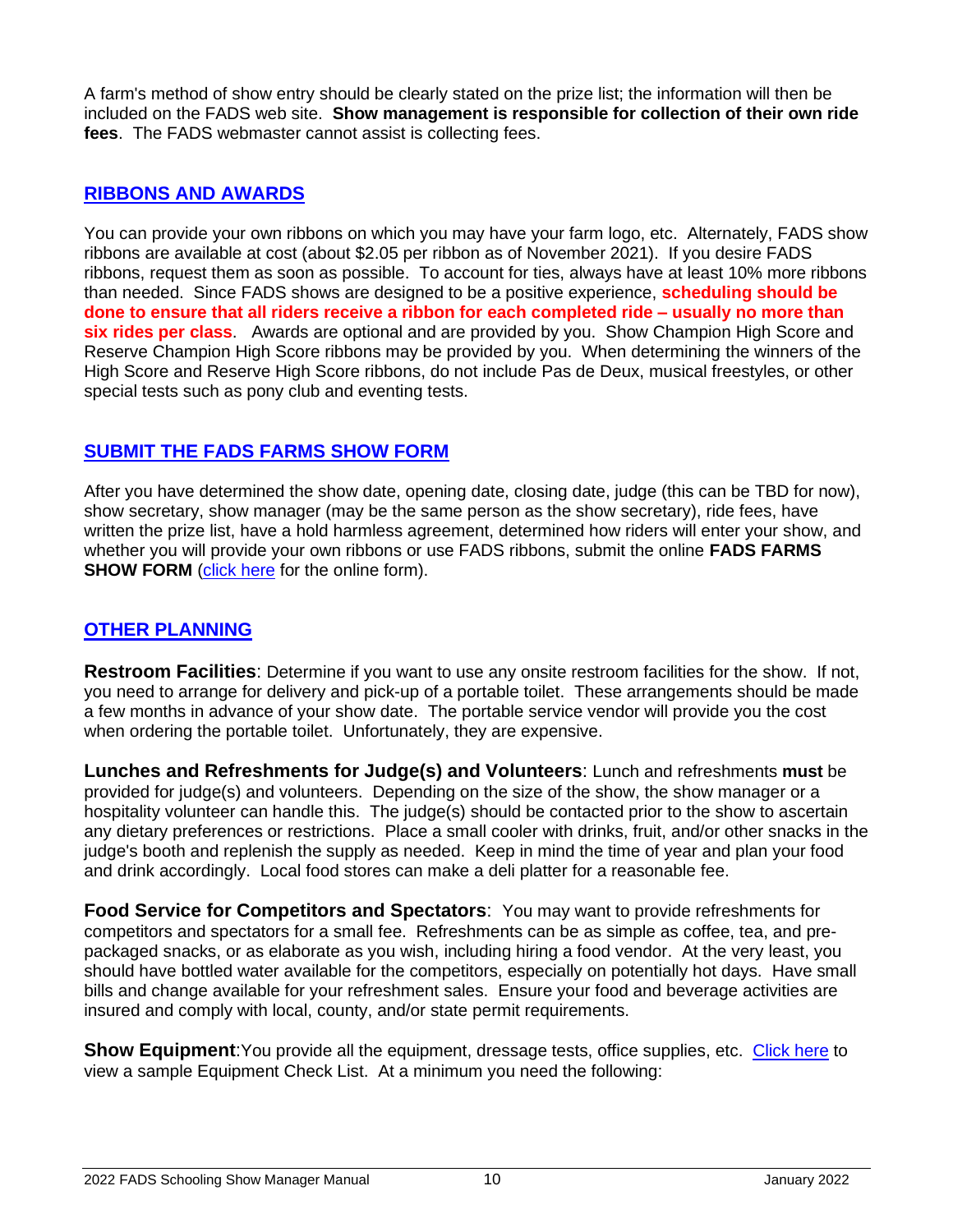**Judge Stand/Vehicle/Trailer**: If you do not have a judge's stand available, you will need an automobile/truck or clean horse trailer in reasonable condition to use for the judge and scribe. If you have good weather, a canopy is acceptable but does not provide good protection for the judge.

#### **Schooling Show Equipment:** You will need to provide the following:

- 1) Arena components to set up a 20m x 60m dressage arena.
- 2) Tables and chairs for show office and judge.
- 3) Scoreboards.
- 4) Dressage tests [\(click here](http://www.frederickdressage.org/info-dressage-tests.html) for links to dressage tests posted on the FADS web site.
- 5) Ribbons.
- 6) Bridle Numbers (optional for FADS shows).
- 7) Office supplies: markers, pens (black & red), pencils and sharpeners, staplers, tape, bell, whistle, stopwatch, staple gun, clipboards, bug spray, etc.
- 8) Scorer supplies: calculators and pens.
- 9) First Aid Kit which contains basic first aid supplies: bandages, band-aids, antiseptic, cotton, etc. *(Please note: headache, sinus, or pain medications should not be provided as it is illegal for nonmedical personnel to dispense medications.)*
- 10) Show Sign (optional) you may want to create a show sign to place at the entrance of your farm. This will help riders locate the farm.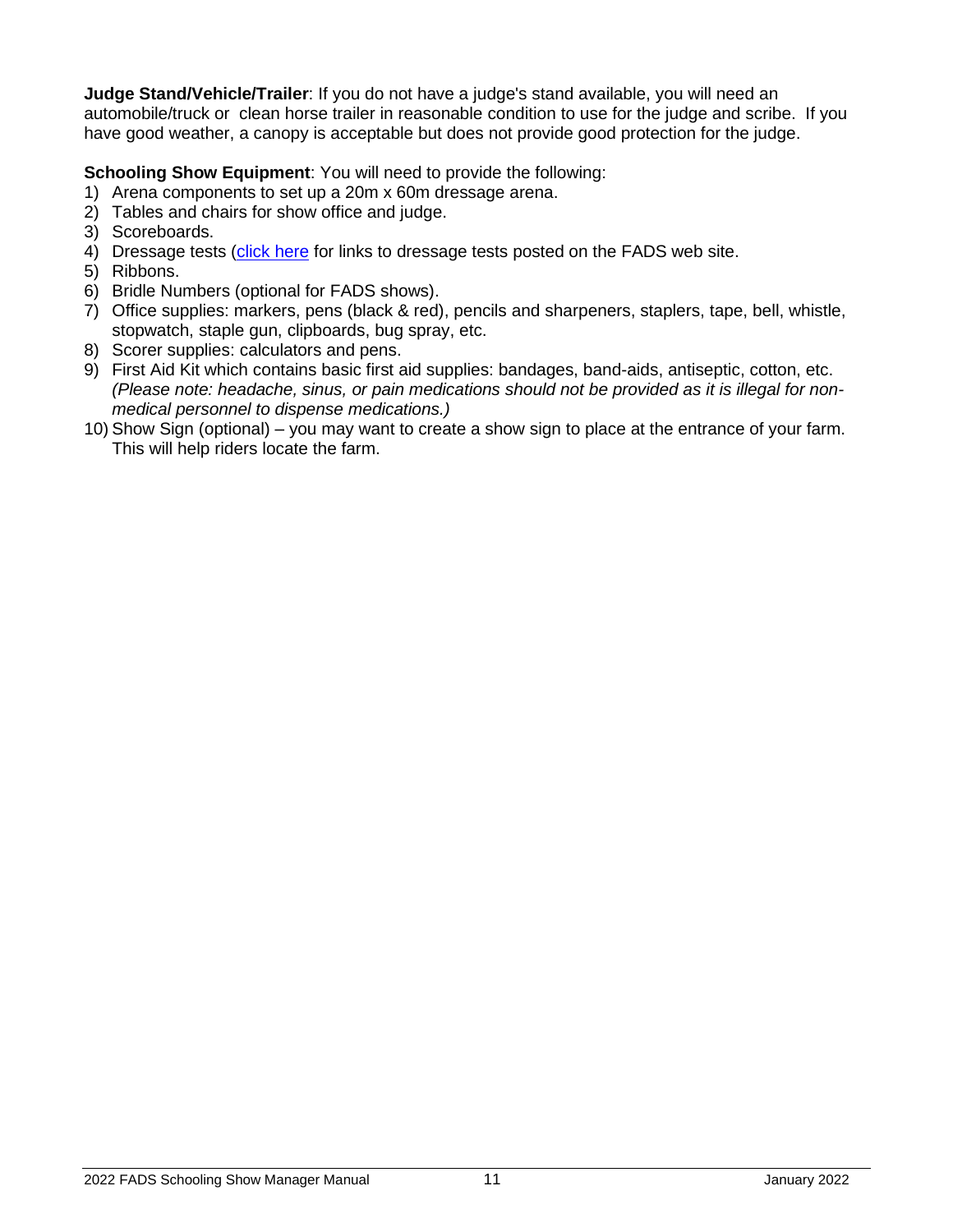#### **CHAPTER 3. SHOW ENTRIES**

#### <span id="page-11-1"></span><span id="page-11-0"></span>**OPENING AND CLOSING DATES**

As discussed in Chapter 2, you determine your opening and closing dates. These dates are on your prize list and will be posted on the FADS web site. The show usually closes (does not accept more entries) at 10PM or midnight of the closing date.

#### <span id="page-11-2"></span>**ENTRY METHODS**

As discussed in Chapter 2, you may accept your show entries by any method you prefer. The most common methods:

- 1) **FADS Online Entry Form**: The FADS web site provides an easy FADS Show Entry Form for which the entry information automatically goes to a designated email address. This method does not automatically provide money, Coggins, or signed hold harmless agreements. These may be collected at the show, farms may require entrants to snail mail them before the show, or other methods of submission (such as online payment from your web site).
- 2) **Farm Online Entry Form**: A link to an online entry form on your web site can be provided on the FADS web site.
- 3) **Snail Mail:** Riders submit the entry, supporting documents, and check via snail mail.
- 4) **Other Methods:** Farms may request other show entry methods, as desired.

A farm's method of show entry should be clearly stated on the prize list; the information will then be included on the FADS web site. **Show management is responsible for collection of their own ride fees**.

#### <span id="page-11-3"></span>**ENTRIES VIA FADS WEB SITE**

Each show on the FADS Show List will have a section on the FADS web site **SHOWS** tab. This can include a FADS Online Entry Form, if requested. When a rider completes the online form, a designated email address receives an email with the entry information only (verification of the show that was entered, rider name, rider status, rider email address, horse name, classes, acknowledgement that payment is due, and special requests). The hold harmless agreement and Coggins may be downloaded with the online entry, brought to the show, or mailed before the show. Payment may be mailed to you or brought to the show. This information should be stated on your prize list.

#### <span id="page-11-4"></span>**ENTRIES VIA SNAIL MAIL**

- 1) **Mandatory Items**: As the entries arrive by mail, check for the following mandatory items:
	- a. Your Entry Form: This is provided by you in your prize list. A link to the document is provided on the FADS web site.
	- b. Hold Harmless Agreement: This is provided by you in your prize list or as a separate document. A link to the document is provided on the FADS web site.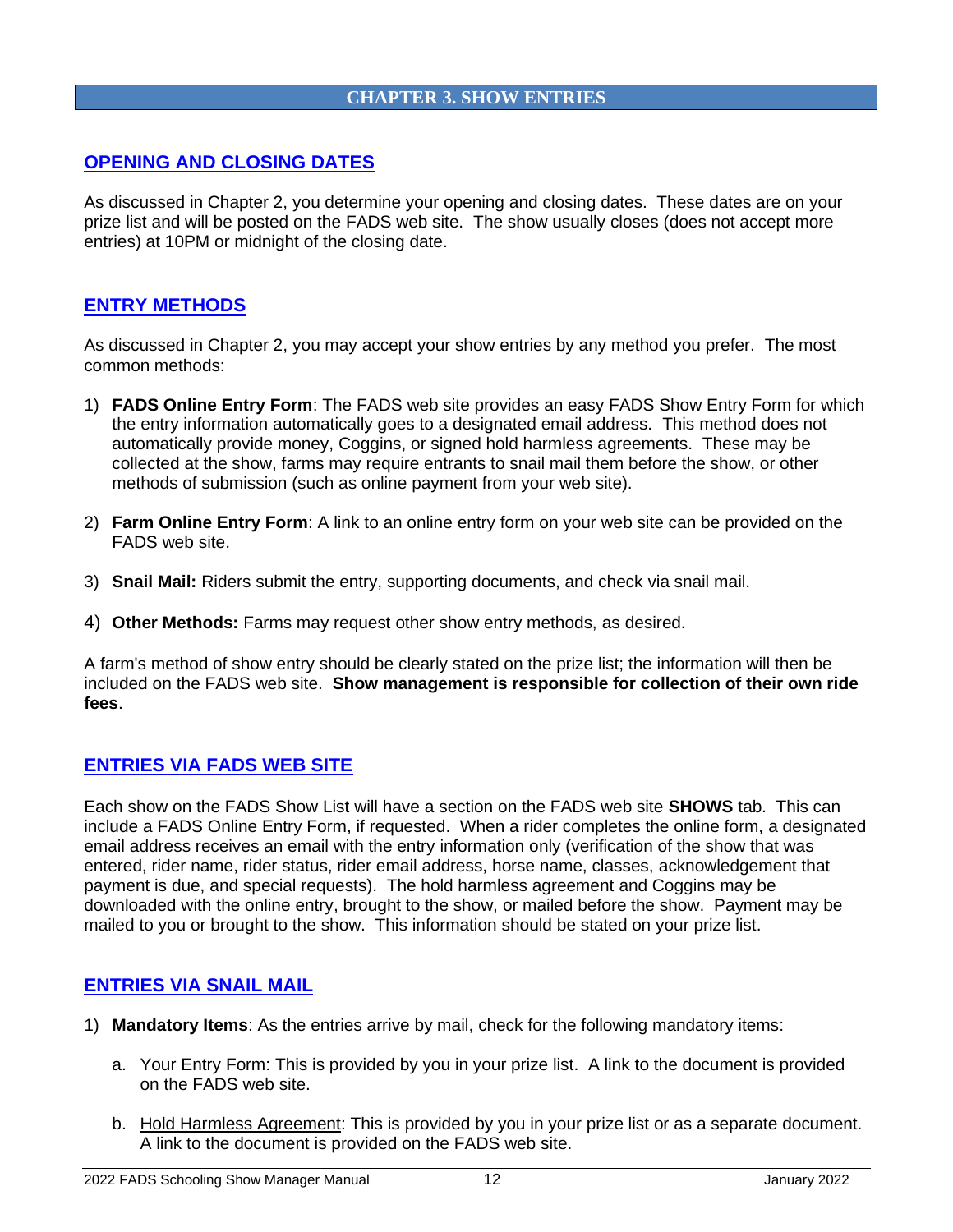- c. Coggins: A copy of a current negative Coggins report is mandatory. A Coggins test is valid for one year only. Check the date read or certified by the lab against the show date. Verify that the name of the horse on the Coggins matches the horse name listed on the entry form.
- d. Payment: A check for the proper amount made out to the person/farm listed on the prize list (checks are NOT made out to FADS).
- 2) **Incomplete Entries**: If an entry is missing information you require before the show, it is considered incomplete. Contact the competitor to obtain the missing information by the closing date. If the closing date has passed and there is a waiting list, complete entries will take precedence over incomplete entries. If there is no waiting list and you wish to allow the competitor to bring the missing information with her/him on show day, it is permissible, keeping in mind that you are putting extra work on your show secretary.

# <span id="page-12-0"></span>**COGGINS**

**If a current Coggins is not provided before or at the show, the horse may not be taken off the trailer until a copy is shown to the show secretary or manager. If a copy is not provided, the horse may not participate in the show. An emailed or online copy is acceptable.**

#### <span id="page-12-1"></span>**MANAGING ENTRIES**

- 1. **Tutorial**: The FADS ShowWare manual provides a tutorial for scheduling shows. The manual is provided with the software.
- 2. **Enter the Entries**: As you receive entries, enter them in FADS ShowWare. The software reports the number of rides and length of the show, which lets you track when your show is getting full. You may need to close your show early if it fills early or you may want to extend your closing date if you need more rides – email [LeslieRaulin@gmail.com](mailto:LeslieRaulin@gmail.com) to do this.
- 3. **Waiting List**: If it is necessary to begin a waiting list, the following procedures can be followed:
	- a. Email [LeslieRaulin@gmail.com](mailto:LeslieRaulin@gmail.com) if you show needs to close early. Your show's entry web page will be annotated to inform additional entrants that the show is full and their entry will be on a waiting list.
	- b. As openings become available due to scratches, email the wait listed individuals to ensure they are still interested in filling the scratch.

#### 4. **Scratches**:

- a. The FADS ShowWare manual discusses the handling of scratches.
- b. You may receive emails from competitors who wish to simply arrive on the show day to see if there are any scratches to fill**.** This is acceptable as long as they bring all necessary paperwork with them on show day and understand that they may not get a chance to ride.

#### 5. **Late Entries**:

a. If the show is not full, you may decide to accept late entries that you can add at the end of the show. In most cases, the rides would need to be HC (hors-concours - the ride is done in front of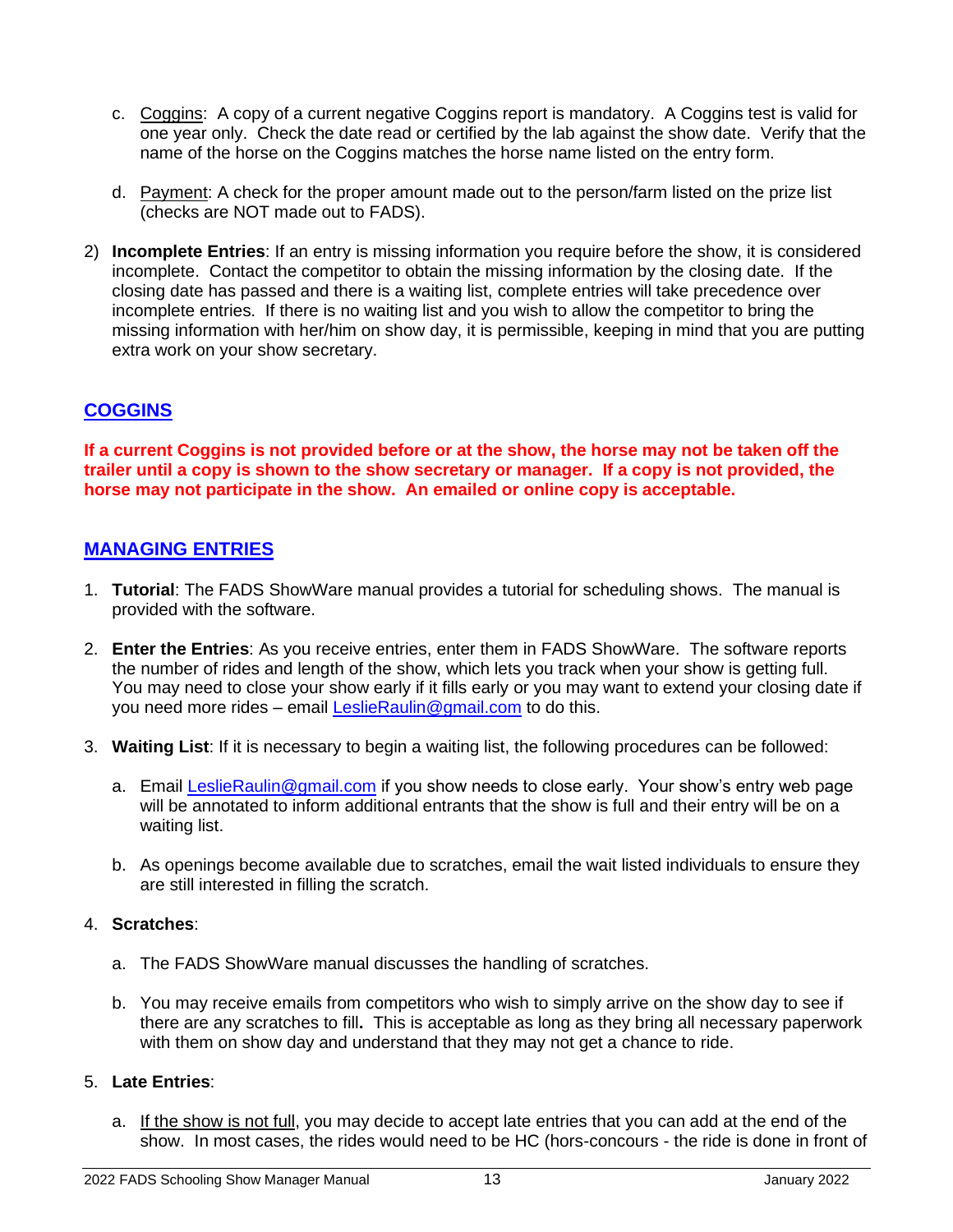the judge, the rider receives judge comments and a score sheet; however, the ride is not part of a class and a ribbon is not awarded) since they cannot be inserted into the schedule with a class. Ensure the riders agree to riding HC before adding them at the end of the show.

## <span id="page-13-0"></span>**CLOSING THE SHOW**

If the show is full, or near full, at midnight of the closing date, it is best to close the show. **Email the FADS webmaster** at **LeslieRaulin@gmail.com** to have the show marked closed on the FADS web site. If the FADS webmaster does not hear from you, the show will automatically be marked closed.

If the show is not full at 10PM or midnight of the closing date and you want to extend the time the show is open, **email the FADS webmaster** at [LeslieRaulin@gmail.com](mailto:LeslieRaulin@gmail.com) and the new closing date will be annotated on the FADS web site. The webmaster will also send out a FADS eblast with the new closing date.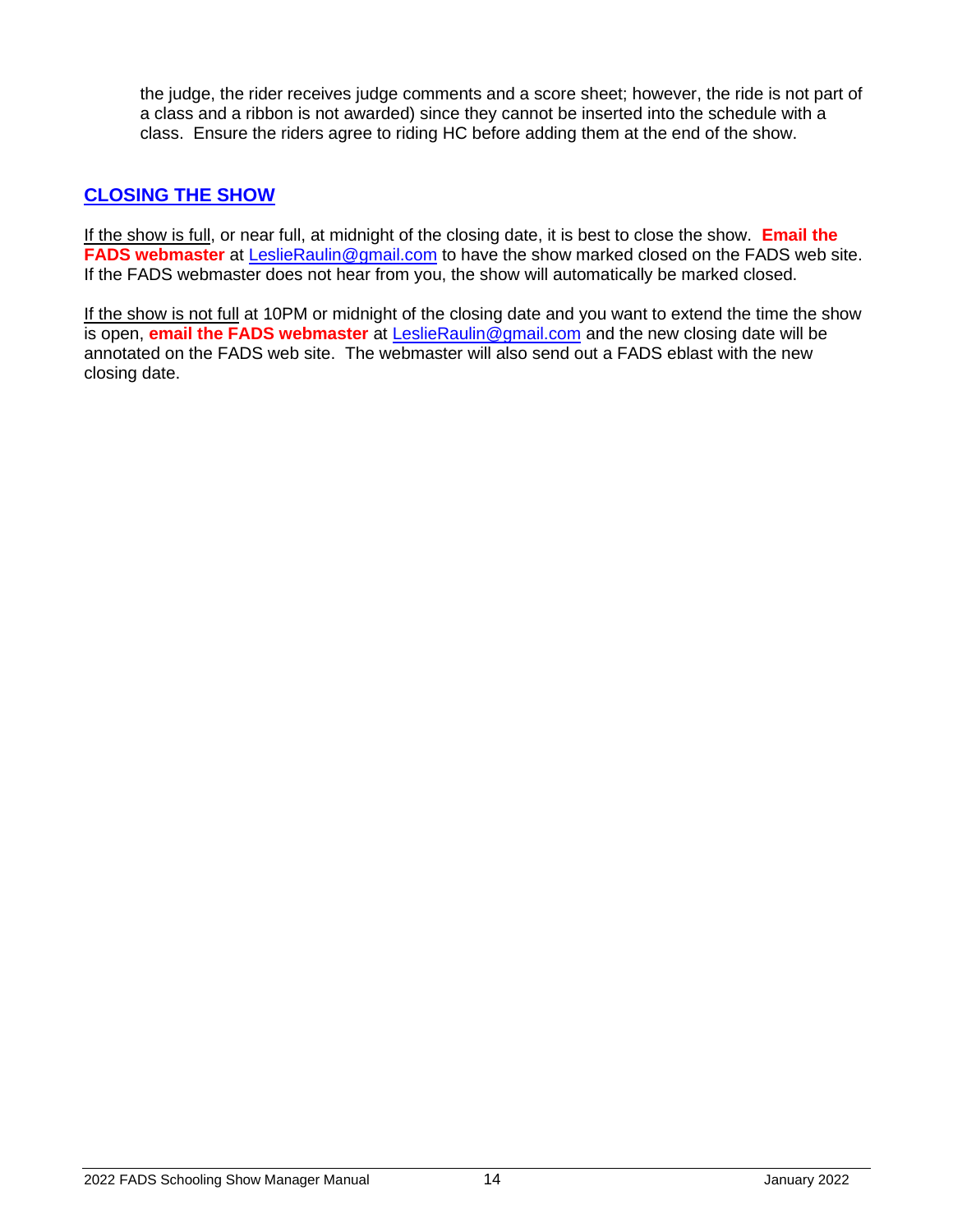#### <span id="page-14-1"></span><span id="page-14-0"></span>**TUTORIAL**

The FADS ShowWare manual provides information on scheduling a schooling show. Additionally, the FADS web site provides a tutorial for entering entries and scheduling the show [\(click here\)](http://www.frederickdressage.org/management-suggestions.html).

#### <span id="page-14-2"></span>**WHAT IS SHOW SCHEDULING?**

Show scheduling is the process whereby you determine the sequence and ride times of riders in the show, and the times for judge breaks and lunch. Scheduling is performed after the closing date and after all entries have been entered in your spreadsheet.

In a USEF/USDF licensed/recognized show, the rides in a class must usually be scheduled in a contiguous block. This is not required in FADS schooling shows. Therefore, to accommodate trailering arrangements, trainers that are riding and coaching, riders with more than one horse, etc., a class may have a rider with a special scheduling request at 8:00 AM, another rider in the class with a special scheduling request at 10:00 AM, and the balance of the class starting at 2:00 PM. It is best that the riders with special requests ride **earlier** than the balance of the class so their out-of-sequence rides do not inconvenience the balance of the class. Also, you will need to make arrangements for the out-ofsequence rider(s) to get their ribbon(s) if they must leave before the balance of their class is finished. Ribbons could be picked up by a friend, be picked up by the rider on another day, or the rider could provide postage costs (about \$5.00 as of November 2021). Include this information in the prize list.

Show scheduling is an art, not a science. It is probably the most difficult aspect of putting together a show. There are also many schools of thought on how it should be done.

#### <span id="page-14-3"></span>**TYPICAL SHOW SCHEDULE**

The show start time will depend on whether it is a half-day, all-day, or evening show. Typically, an allday show begins at 8:00 AM, 8:30 AM, or 9:00 AM, and ends at 4:00 PM to 5:00 PM. This time span permits approximately 50 rides for one judge in one standard (20m x 60m) arena. One arena with two judges can handle 75 to 80 rides, as the show day would then expand from 8 hours to 10-11 hours. *(Remember what the volunteer requirements would be in that instance.)* A second judge and a second arena offer an opportunity for additional rides on either a half- or full-day basis. An evening show can accommodate 25 rides and begin at 4:00 PM to 4:30 PM, ending no later than 9:00 PM (depends upon the time that daylight ends).

**USEF Rule**: Judges may not be scheduled for more than **8 hours** of judging per day and no more than **2 hours** of judging between a break or lunch. Judges must be provided a **10-15 minute break** and a **45-60 minute lunch** between the two-hour judging periods. Additionally, the judge may not be on the show grounds more than **10 hours**. Schooling shows should follow this rule. A typical show schedule is therefore similar to:

| $8:00$ AM $-$ 10:00 AM                                                          | Judge Classes (2 hrs) |
|---------------------------------------------------------------------------------|-----------------------|
| 10:00 AM - 10:15 AM                                                             | BREAK (15 min)        |
| $10:15$ AM $-$ 12:15 PM                                                         | Judge Classes (2 hrs) |
| 12:15 PM - 01:00 PM                                                             | LUNCH (45 min)        |
| 1:00 PM -3:00 PM                                                                | Judge Classes (2 hrs) |
| $3:00$ PM $-3:15$ PM                                                            | BREAK (15 min)        |
| $3:15$ PM $-5:15$ PM                                                            | Judge Classes (2 hrs) |
| (8 hrs of judging $+ 1$ hr 15 min break/lunch = 9 hr 15 min on the show grounds |                       |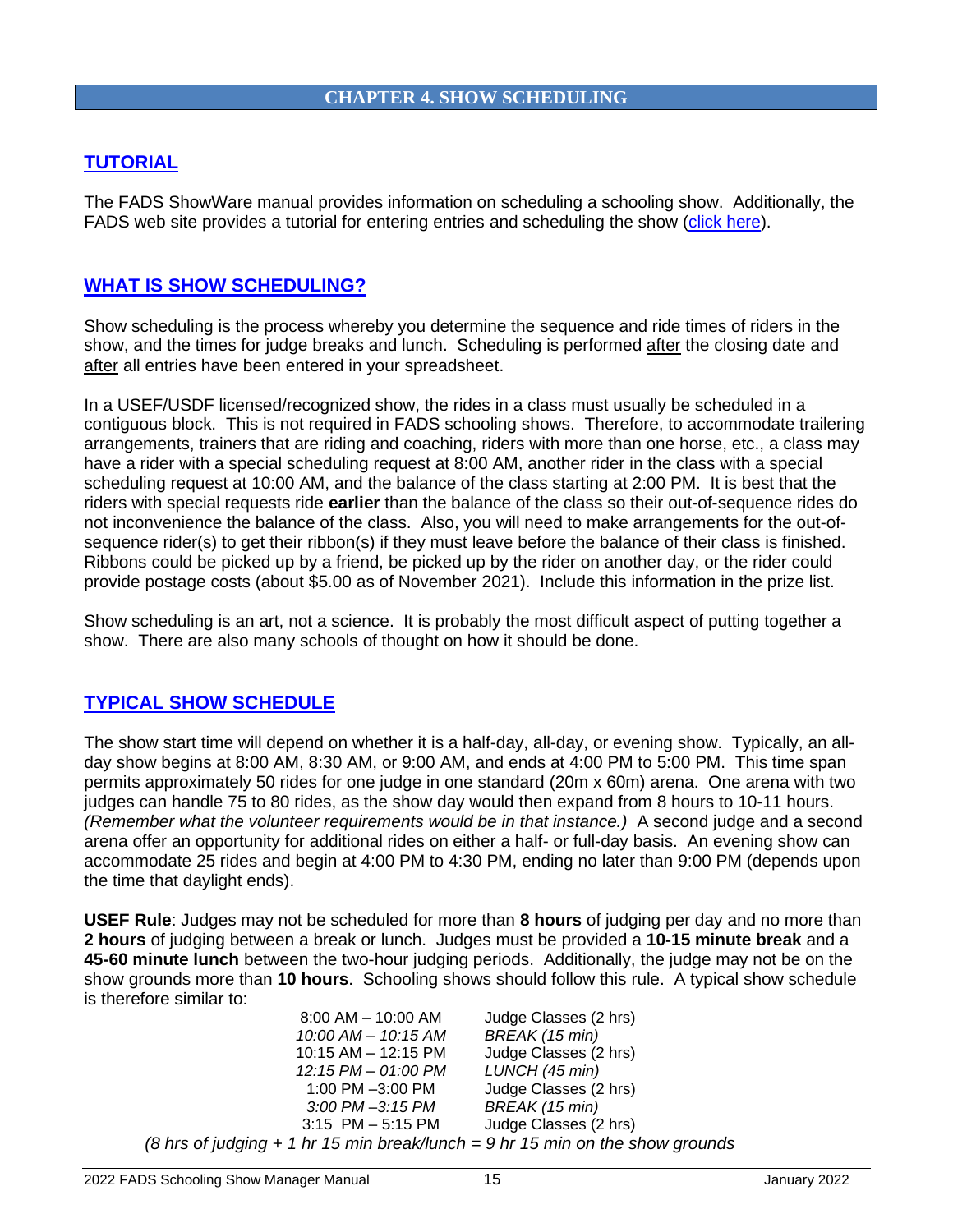# <span id="page-15-0"></span>**DETERMINE TYPE AND NUMBER OF CLASSES**

**Considerations in Determining Show Classes:** There are two major considerations in establishing show classes: 1) classes with similar levels and 2) classes with similar test types. Shows are competitions; therefore, riders prefer to compete against horse/rider pairs performing similar levels and/or test types.

- 1) Classes with Similar Levels**:** Whenever possible, each class should have rides of only one level (class with only Intro level rides, only Training level rides, etc.). Whenever possible, schedule a separate class for each test (Intro Level Test A, Training Level Test 3, etc.). Since all USDF/USEF levels now have three tests, very often for a level you will have more rides for the 2nd test than for the 1st and 3rd test; you may want to split the rides for the 2nd test into two classes so riders riding the 1st and 2nd tests are in different classes than riders riding the 2nd and 3rd tests. If you need to put more than one level in a class, whenever possible, schedule adjacent levels together (Second and Third together, not Intro and Second together, etc.). While it is preferable for a rider riding two tests to be in two classes, this is not always possible. It is ok to have a class with only one or two riders!
- 2) Classes with Similar Test Types: Different test types have different judging criteria; therefore, it is recommended they be in different classes. For example, schedule musical freestyles in a separate class, eventing tests in a separate class or classes, rider tests in a separate class, etc. If you schedule a class with a mixture of USDF/USEF level tests, eventing tests, musical freestyles, rider tests, etc., the judging criteria are not comparable so the resulting scores are not comparable. (HINT: USEF Training Level tests are not comparable to USEA (Eventing) Training Level tests so it is not recommend they be scheduled in the same class.)

**Procedure:** FADS ShowWare has reports that show you the number of rides for each class or each test type. This helps you determine the type and number of classes.

- 1) If you have more than six rides for a class, it is recommended that you split the class into two (or more) classes. By doing this, all riders will go home with a ribbon, contributing to the positive FADS showing experience. For example, if you have eight riders in Training Level Test 2, split the rides into two classes with about half of the rides each, **Class 102.1 Training Level Test 2 Div 1** and **Class 102.2 Training Level Test 2 Div 2**. If practical, you may want to split the classes by rider status (Professional, Adult Amateur, and Junior/Young Rider). Another way to split is based on the other rides the horse/rider pair is performing. If they are riding Training 1 and Training 2, put these riders in Class 102.1 Training Level Test 2. If they are riding Training 2 and Training 3, put these riders in Class 102.2 Training Level Test 2.
- 2) If you have fewer than two to four rides for a test, you may want to combine similar tests into one class. For example, if you have two First Level Test 1 rides and three First Level Test 2 rides, you can combine them into a First Level Test 1 & 2 class with five riders. However, it is not required to combine the rides into one class.
- 3) Musical Freestyle rides should be in a separate class, but Freestyle levels may be combined.
- 4) Eventing Dressage Tests should be in a separate class or classes. (Hint: Eventing Training tests are different from dressage Training Level tests so they should not be in the same class.)

#### <span id="page-15-1"></span>**SPECIAL REQUESTS**

As discussed above, in licensed shows, riders in a class must be scheduled sequentially (one right after the other) so it is usually impossible to respond to special scheduling requests. In schooling shows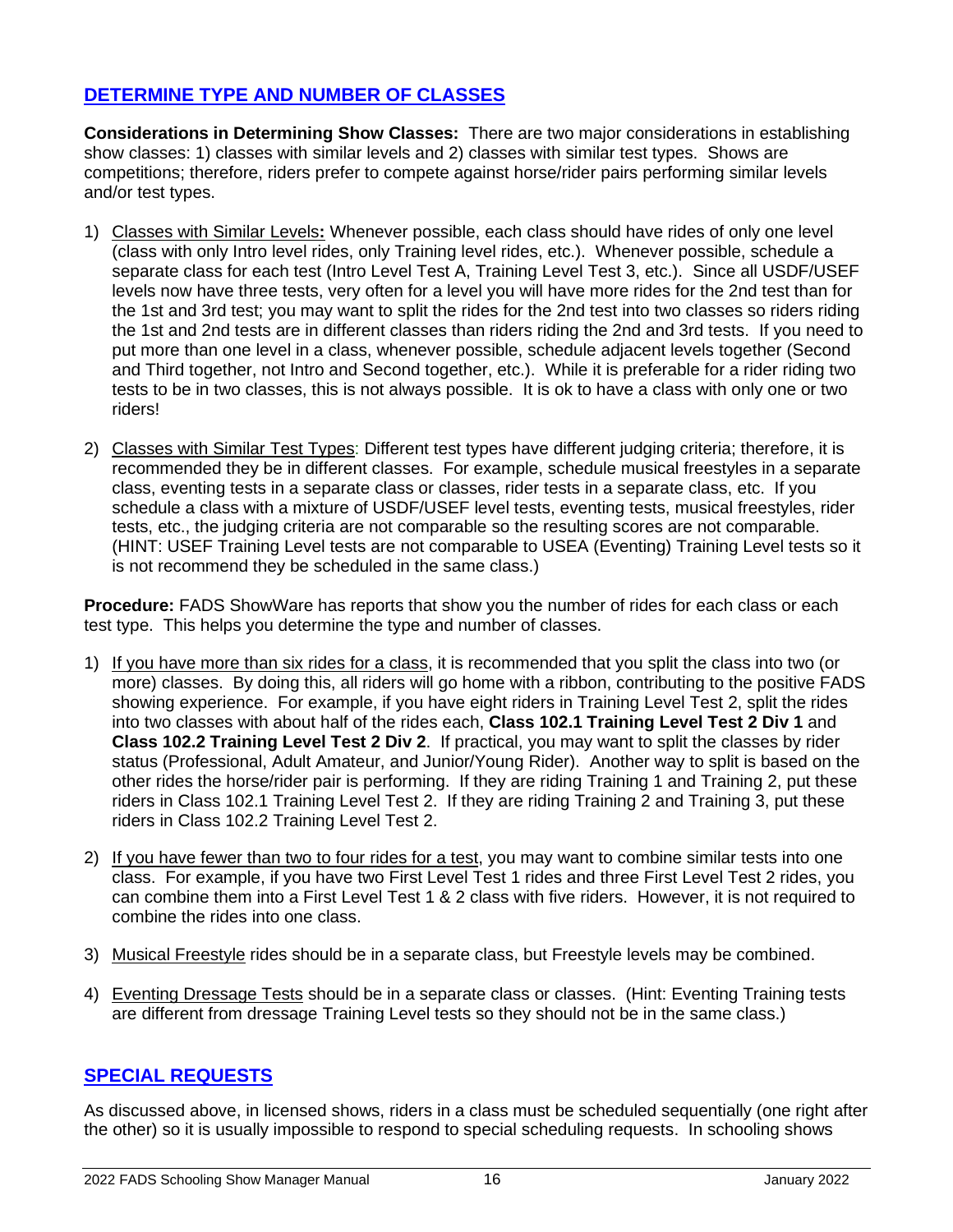riders in a class do not have to be scheduled sequentially so special requests can be accommodated, if at all possible. Look over your entries to see if there have been any special requests for ride times (competitors traveling together who want to ride as close together as possible, trainers who are riding and coaching at the show, etc.). You may not be able to honor every request, but do the best you can.

The following are ways to handle special scheduling requests:

- $\circ$  If a class can be scheduled at a time frame requested by the rider, this should be done.
- o If the class cannot be scheduled in this time frame, every attempt should be made to schedule special request ride(s) BEFORE the balance of the class; this is necessary so other riders do not have to wait for the class to finish.
- $\circ$  If a special request ride cannot be scheduled before the balance of the class, the ride can be later than the class as an HC ride (HC = *hors concours* - the ride is before the judge, receives judge verbal comments, and a test sheet is provided, but the ride is not part of a class so there is no class placing and there is no ribbon awarded), if approved by the rider.
- Special scheduling requests involving a wide variety of tests can be very difficult to honor. For example, if a rider wants Training Level Test 1 and Eventing Beginner Novice Test A and is trailering with other event riders it may be difficult to schedule the Training Level Test 1 ride in the same time period as the Eventing Beginner Novice Test A ride and other eventing tests.
- Scheduling occurs after the closing date; therefore, a ride that is scratched due to a special request that cannot be honored may be considered a scratched ride with the fee to be paid. It is your decision!
- If some riders must depart before their class finishesthey will need to make arrangements to pick up ribbon(s) (a friend at the show, pick up at a later date, provide \$5.00 postage cost, etc.). This should be explained in the prize list.

# <span id="page-16-0"></span>**ORDER OF CLASSES**

There are many schools of thought for the order of classes, including:

- 1. **Schedule Higher Levels First**: Because they take more exertion so benefit from cooler morning weather, schedule the higher level tests first, then sequentially to the lower level tests. However, schedule sequentially within each level. For example:
	- FEI TOC
	- Second Level and Above
	- First Level Test 1
	- First Level Test 2
	- First Level Test 3
	- Training Level 1
	- Training Level 2
	- Training Level 3
	- Large arena eventing dressage tests (Prelim B and above)
	- Introductory Level A (small arena, if desired)
	- Introductory Level B (small arena, if desired)
	- Introductory Level C (small arena, if desired)
	- Small arena eventing dressage tests (Prelim A and below)
- 2. **Schedule as You Think Best Fits the Classes, Rides, and Special Requests**: While it is convenient to schedule the classes as above, it may not be possible if riders have special requests such as trailering partners, trainers who are riding and coaching, etc. Start by arranging your classes in the order you'd like them to go and begin assigning ride times. Consider special requests, special considerations, horse/rider combinations with more than one ride, riders with more than one horse, etc., and try to fit them in a schedule with the least number of conflicts. Riders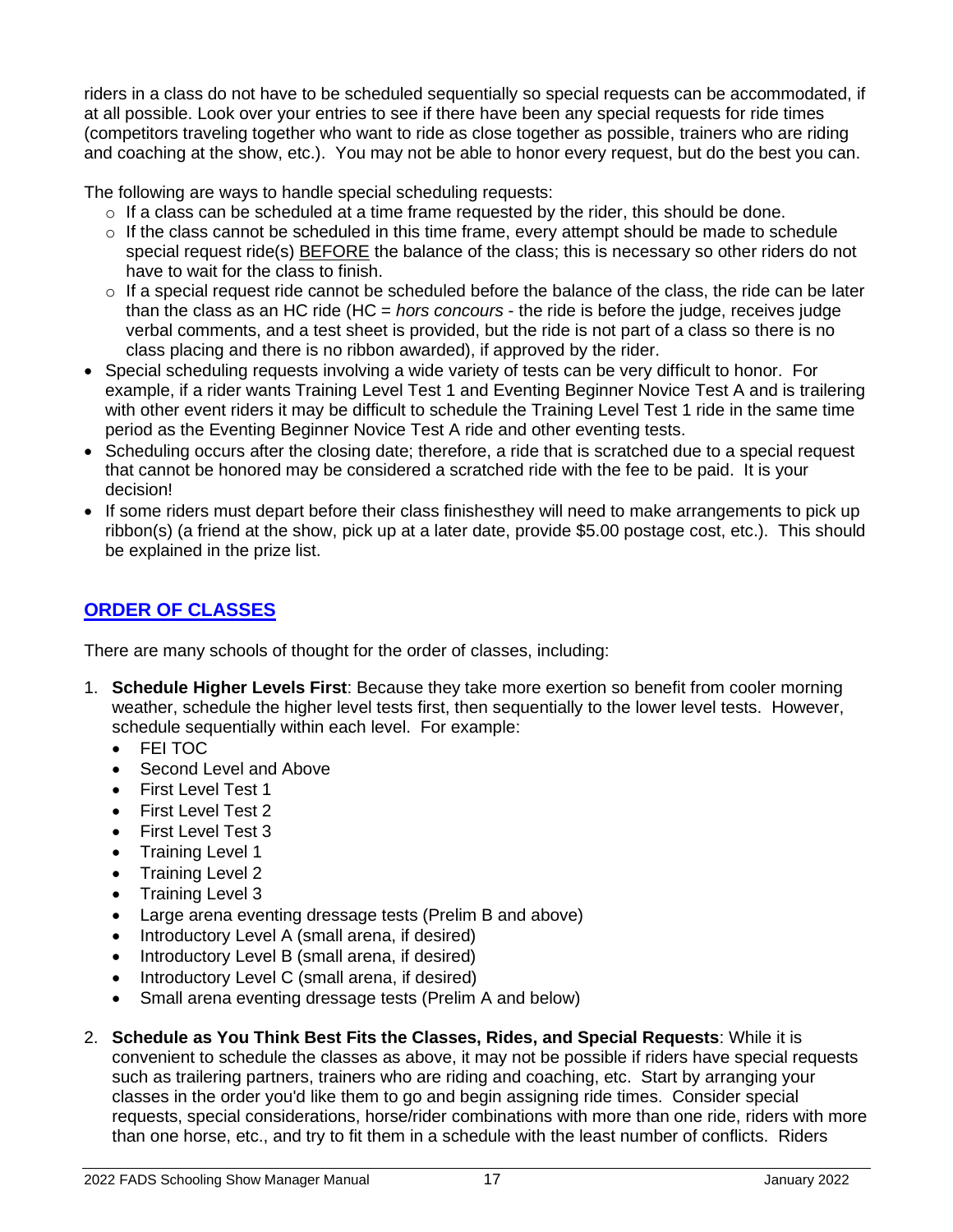riding in two different levels with the same horse don't like to ride the higher level first, although this sometimes cannot be avoided. When you use this technique (the most common method for FADS shows), the show schedule has an **Order of Go** (the sequence of rides) and a **Class Schedule** (the list of rides in each class, usually listed in order of the class rides). It is best to release both lists. The FADS tutorial shows how to make the separate lists.

# <span id="page-17-0"></span>**CLASS AND BRIDLE NUMBERS**

- 1. **Class Numbers**: FADS ShowWare has class numbers for typical tests. The manual provides conventions for numbering additional classes.
- 2. **Bridle Numbers**: Bridle numbers are optional for FADS shows. If you elect to use bridle numbers, assign one bridle number for each horse/rider combination. You need to supply the bridle numbers. FADS ShowWare requires a unique number for each entrant (horse/rider pair) – this should be the same as the bridle number, if you use them.

## <span id="page-17-1"></span>**TIME ALLOTTED FOR EACH TEST**

FADS ShowWare has built-in durations (time allotted) for each test. This can be edited, if desired. Instructions are in the manual.

#### <span id="page-17-2"></span>**JUDGE BREAKS AND LUNCH**

For a full day show, a morning and afternoon **break (10-15 minutes each)** and **lunch** (**45-60 minutes)** are required for the judge. **Judges cannot judge more than 2 hours without a break or lunch**. Additionally, they **cannot judge more than 8 hours per day**, nor be on the show grounds for more than 10 hours per day (USEF rule that should be honored by schooling shows). If there is a problem, ask the judge's permission if s/he is willing to judge a little longer. (*Also see Chapter 2. Show Schedule*)

**Note:** An easy mistake is to forget to include the minutes for the ride before starting the judge's break or lunch.For example, a break is scheduled after the 9:54 AM ride, which is a Training Level Test 1 ride for which you have allocated 8 minutes. The break starts at 10:02 AM (9:54 plus 8 minutes) and the next ride starts at 10:17 AM (10:02 plus 15 minutes).

#### <span id="page-17-3"></span>**DOWN TIME**

If you must move a judge and scribe from one ring to another, switch judges in the same arena, change an arena from large to small (or small to large), test the music system for musical freestyles, etc., allow enough time in the schedule (8 to 10 minutes is average).

#### <span id="page-17-4"></span>**RESOLVE CONFICTS**

A conflict occurs when a rider needs to be in two places at the same time or close to the same time. This usually occurs in a show with more than one ring in which a rider does not have enough time between rides in the two rings. A conflict can also occur in a show with one ring if the rides of a rider with two horses are scheduled too close together (the USEF requirement for recognized shows is 50 minutes between a rider's rides on different horses; however, this is not always possible in a small schooling show). A conflict can also occur if one horse is being ridden by more than one rider – the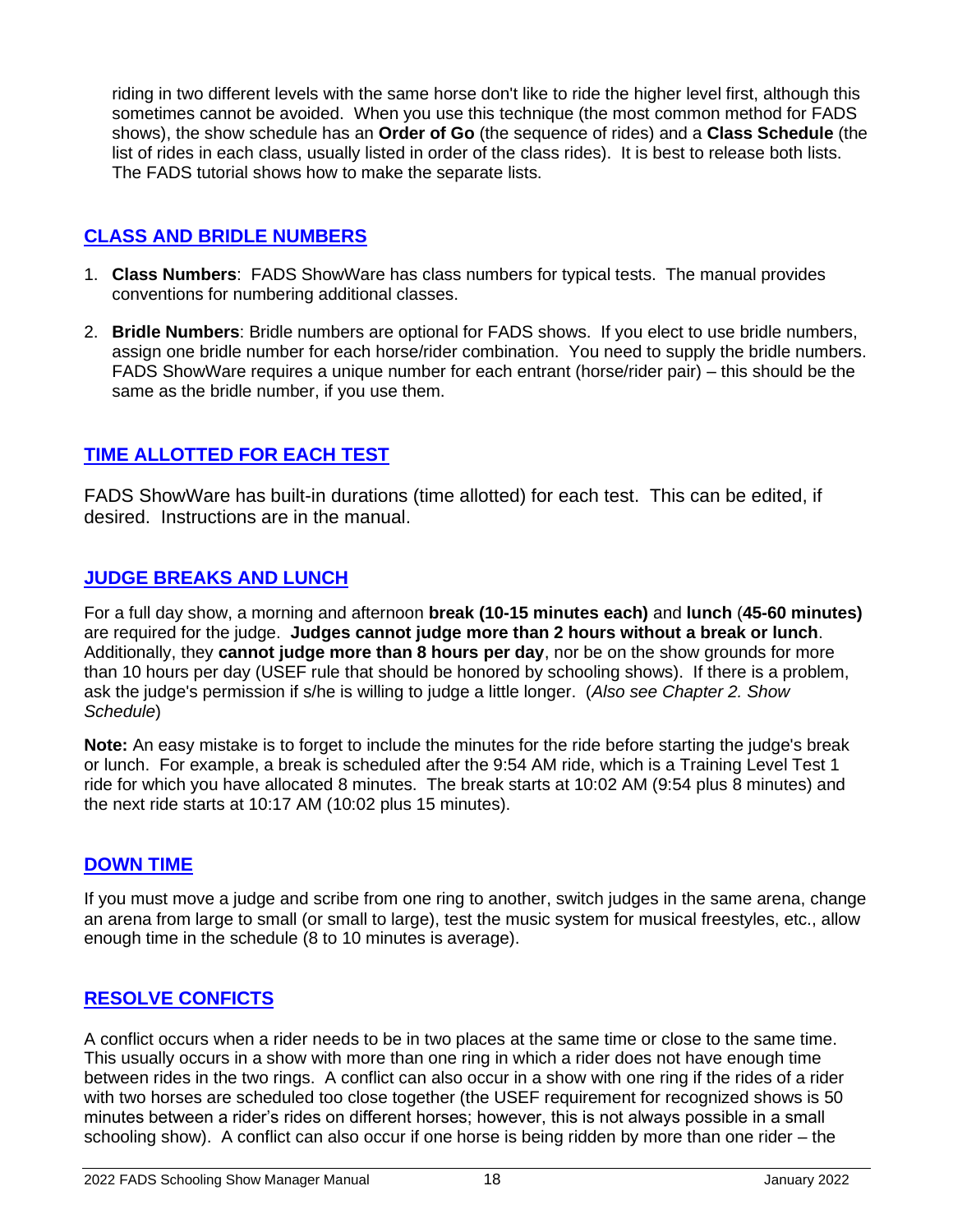horse can have a conflict. Review your schedule to ensure you have no rider or horse conflicts, or that you have done your best to minimize conflicts.

- 1. **Horse/rider combinations in more than one class**: Attempt to schedule at least one ride between each of their rides. Contact a competitor if s/he must ride tests back-to-back on the same horse.
- 2. **Riders with more than one horse**: Attempt to schedule time between rides on each horse so the rider has time to change tack and warm-up. Ideally, the rider has 50 minutes between two rides on different horses (in licensed shows, this is the USEF rule); however, this may not always be possible in a small schooling show.

After you have finished your schedule, check for conflicts and reschedule as needed.

#### <span id="page-18-0"></span>**POSTING THE SHOW SCHEDULE (RIDE TIMES) ON THE FADS WEB SITE**

FADS ShowWare provides three ride time reports for posting on he FADS website – Order of Go, Classes in the Show, and Rider TImes. No later than three days before your show, **email the ride times reports to the FADS webmaster** at [LeslieRaulin@gmail.com.](mailto:LeslieRaulin@gmail.com) The show schedule files will be posted on the FADS web site for your riders to see. Additionally, you may also want to email the show schedule files to your riders.

#### <span id="page-18-1"></span>**ADDING A RIDE AFTER YOU HAVE SCHEDULED THE SHOW**

Once you have performed scheduling, it is difficult to add riders unless there is a scratch. However, since at FADS shows we want to give riders every opportunity to have a showing experience, try to fit in a new rider if this can be done without disrupting the placing of the class in a timely manner. If the rider wants to be in a class scheduled for the morning but you only have space in the afternoon, the rider could ride *hors concours.* (Riding *hor concours* at a horse competition means the rider is not competing. The rider pays an entry fee, receives a number (optional), and is judged by the judge. However the rider is not considered for placings.) This gives the horse and rider a showing experience, discussion with the judge, a score sheet, and a score but does not compromise a class scheduled in another time period. Do not make all the riders in a class wait a long time for their class to end. The FADS ShowWare manual has instructions for managing scratches before and after scheduling.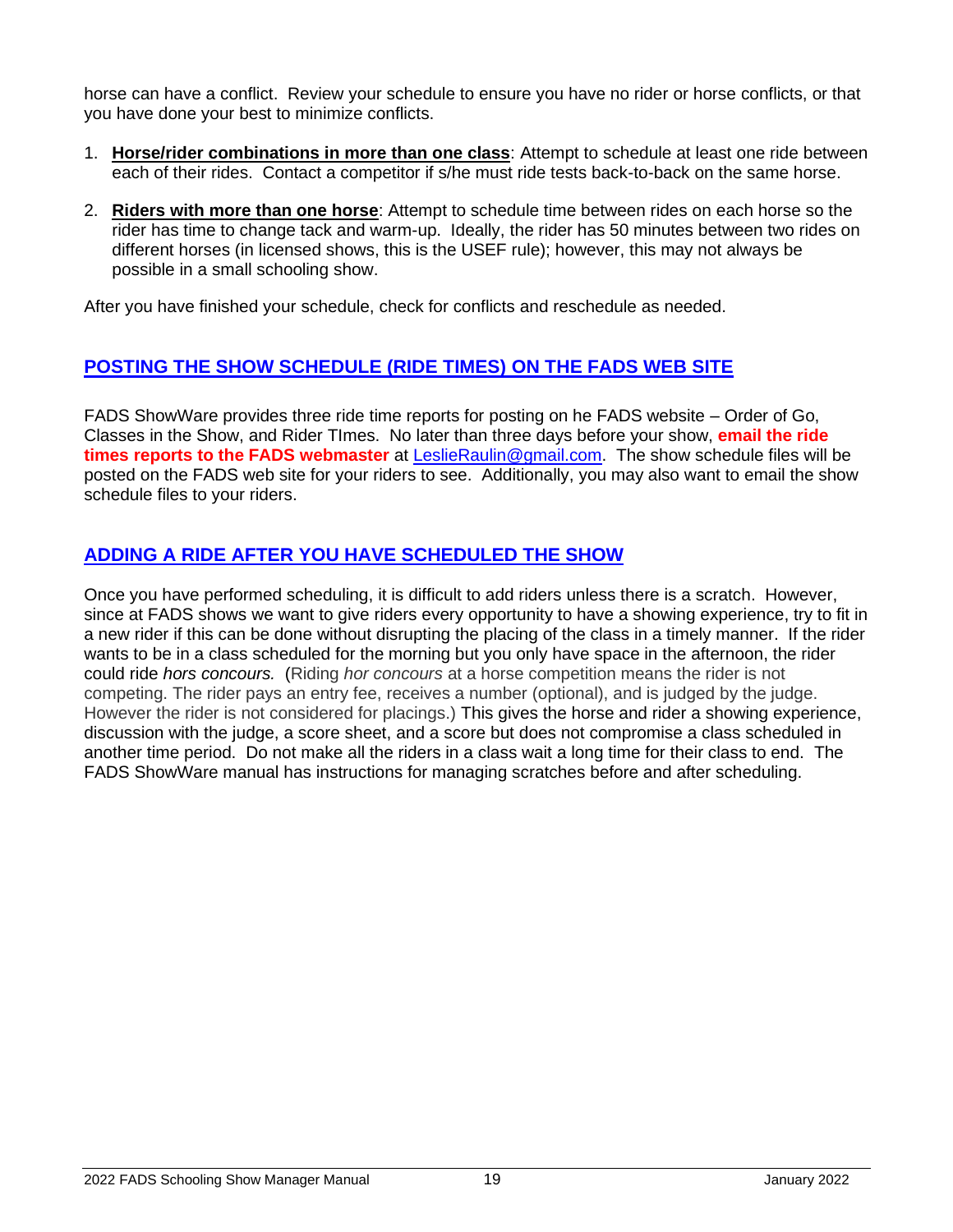#### **CHAPTER 5. DOCUMENTS NEEDED FOR YOUR SHOW**

#### <span id="page-19-1"></span><span id="page-19-0"></span>**DOCUMENTS YOU WILL NEED**

- 1. **FADS ShowWare Order of Go**: Make copies for distribution to the judge, scribe, scorer(s), ring steward(s), etc..
- 2. **FADS ShowWare Classes in Show**: Print a few copies so the judge and riders can see the classes.
- 3. **FADS ShowWare Rider Times**: Print a few copies so the judge and riders can see the classes.
- 3. **Show Program**: Optional. For FADS schooling shows, a show program is not required. However, you may have a show program if you desire. If you have sponsors for the show and/or awards, you may want to include advertisements for your sponsors.
- 4. **Dressage Tests**: Dressage tests are provided by the sponsoring farm. [Click here](http://www.frederickdressage.org/info-dressage-tests.html) to obtain links to the USDF, USEF, FEI, and USEA dressage tests on the FADS website. Using the labels produced with FADS ShowWare, label each appropriate test.
- 5. **Judge Packets**: Make up a judge's packet with the dressage test sheets (organized by order of go) and the show Order of Go document. Place on a clipboard. Have extra copies of each test in case an extra test is needed.
- 6. **Competitor Packets**: Optional. Competitor packets are optional for FADS shows. If you make packets, include bridle numbers (if used), a show schedule or program, and any other pertinent information (i.e. parking restrictions, facility layout, sponsor advertisement, etc.). The packets are usually an envelope sized to contain the information.
- 7. **Score Posters**: FADS ShowWare provides score posters. Instructions are in the manual..
- 8. **Results Report**: FADS ShowWare provides two results reports one \*.PDF file and one \*.xls file. Email these files to LeslieRaulin@gmail.com.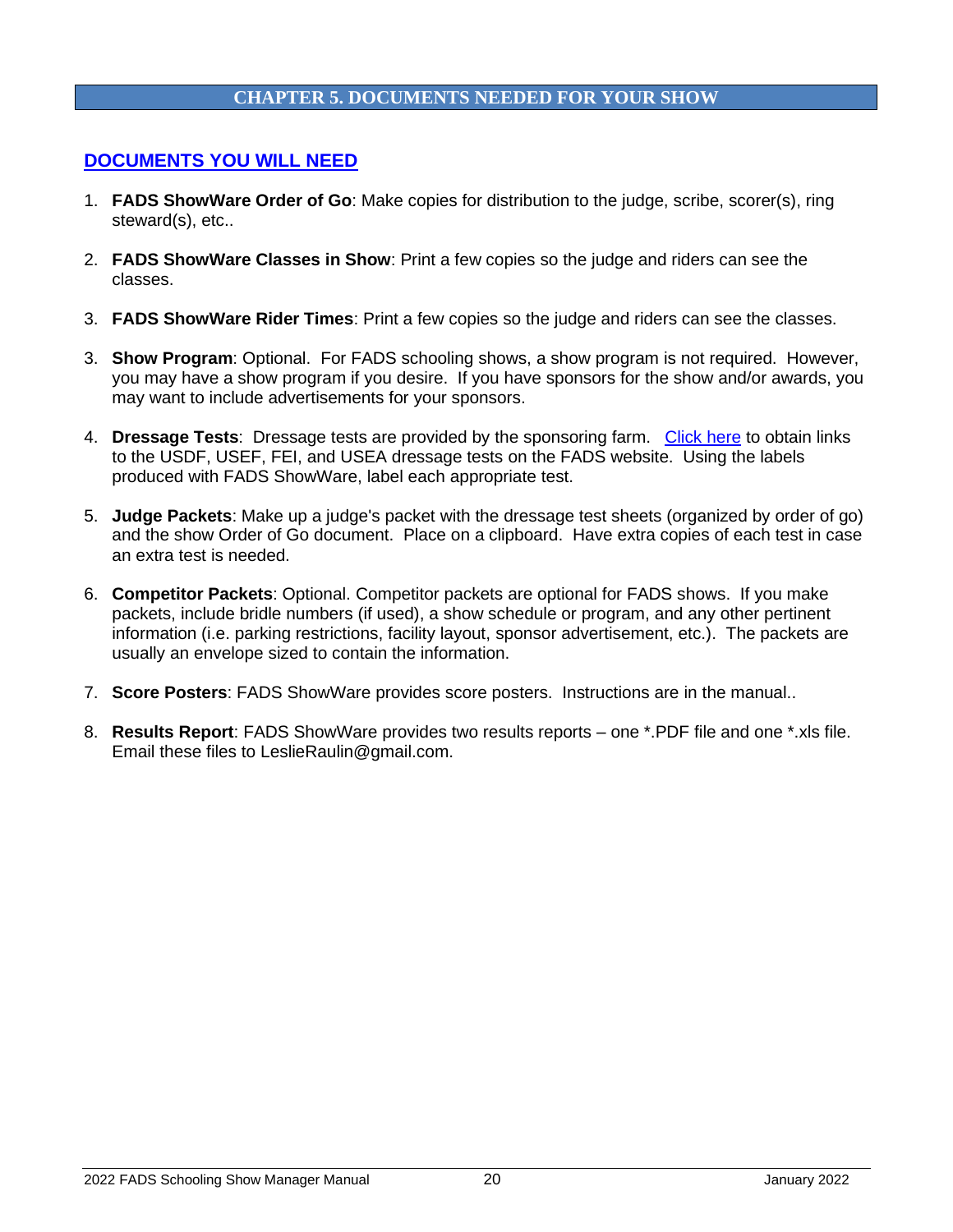#### **CHAPTER 6. VOLUNTEERS AND VOLUNTEER TRAINING MATERIALS**

#### <span id="page-20-1"></span><span id="page-20-0"></span>**VOLUNTEERS**

You will need to find volunteers for your show; it is never too early to recruit volunteers. Reliable friends are always helpful. Volunteers can be recruited via a FADS email blast – contact the FADS webmaster at [LeslieRaulin@gmail.com](mailto:LeslieRaulin@gmail.com) if you want a request sent out. Ensure you have a few extra volunteers scheduled in case of last minute cancellations or no-shows. Keep in mind that you can't expect your volunteers to work a 12-13 hour day unless they've indicated their willingness to do so. If the show is scheduled to run longer than 8-9 hours, you'll need additional volunteers on a half-day basis. Your volunteers may include (red text indicates mandatory volunteers, green text indicates niceto-have volunteers, and black text indicates optional volunteers):

| <b>POSITION</b>                                                               | <b>DUTIES</b>                                                                                                                                                                                                                                                                                                                                                                                                             | $\#$                          |
|-------------------------------------------------------------------------------|---------------------------------------------------------------------------------------------------------------------------------------------------------------------------------------------------------------------------------------------------------------------------------------------------------------------------------------------------------------------------------------------------------------------------|-------------------------------|
| Show Manager                                                                  | Organizes every step of the show. Hires the judge, recruits volunteers, purchases food and<br>beverages for the judge and volunteers, etc. etc. For a small schooling show the show manager<br>and the show secretary may be the same person.                                                                                                                                                                             | $\mathbf{1}$                  |
| <b>Grounds Setup</b><br>& Take-Down<br>(mandatory)                            | Set up arena(s), tables/chairs for the judge and scribe and for show secretary and scorer(s).<br>Tear down and clean up after the show. Set up is faster with at least one experienced volunteer.                                                                                                                                                                                                                         | $3 - 4$<br>per<br>ring        |
| Show<br>Secretary<br>(mandatory)                                              | Checks in the riders, receives payment and Hold Harmless Agreements if not received earlier,<br>checks Coggins if not received earlier, gives out numbers and programs, handles scratches and<br>changes, informs competitors and spectators about the show facility and accommodations, and<br>handles messages.                                                                                                         | 1                             |
| <b>Scorers</b><br>(mandatory,<br>secretary can<br>do this for<br>small shows) | Responsible for ensuring all tests are properly scored, checked, and posted. The head scorer<br>should be experienced with the dressage tests and the rules of scoring, coefficients, and<br>penalties. Other scorers can be experienced people or people who are interested in scoring and<br>who want to learn.                                                                                                         | $\overline{2}$<br>per<br>ring |
| <b>Scribe</b><br>(mandatory)                                                  | Responsible for taking down the judge's comments and scores during the tests, ensuring that<br>the test sheets are complete and signed, and that they are sent to the scorers without delay.<br>Experienced individuals who have done this job before and learner judges should be your first<br>choice for this position. A third possibility is the judge's own preference. Judges sometimes<br>bring their own scribe. | 1<br>per<br>judge             |
| Warm-Up<br>Steward (nice-<br>to-have)                                         | Assists riders in the warm-up area and ensures they go to the competition arena in a timely<br>manner.                                                                                                                                                                                                                                                                                                                    | 1 per<br><b>WU</b><br>ring    |
| <b>Show Arena</b><br>Steward (nice-<br>to-have)                               | Responsible for keeping the ring on schedule and overseeing each competitor's entrance to and<br>exit from the ring. The steward should not be timid around horses. Make certain that the<br>steward brings a watch on show day. For FADS shows, the steward may safely assist the riders<br>enter the show arena if the horse is hesitant to enter. The steward should only assist a rider in<br>safe situations.        | $\mathbf{1}$<br>per<br>ring   |
| Runner<br>(mandatory,<br>scorers can do<br>this)                              | Carry tests from judge to scorer, refreshments to judges and other workers, and messages from<br>one person to another. Runners do a lot of walking and are on their feet most of the day, so<br>individuals should be fit. If necessary, you can switch runners and gate stewards in half-day<br>sessions.                                                                                                               | $1 - 2$<br>per<br>ring        |
| Parking<br>Monitor<br>(optional)                                              | Ensure horse trailers are parked in the correct location.                                                                                                                                                                                                                                                                                                                                                                 | $\mathbf{1}$<br>per<br>show   |
| Announcer<br>(optional)                                                       | If you have a loud speaker system, an announcer is a nice addition to identify riders, keep<br>competitors and spectators informed, and to publicly thank volunteers. The announcer must be<br>someone with a clear speaking voice and the ability to manage last minute changes.                                                                                                                                         | 1<br>per<br>show              |
| Hospitality<br>(optional)                                                     | Arrange, deliver and serve food and drinks for the judge and volunteers.                                                                                                                                                                                                                                                                                                                                                  | 1<br>per<br>show              |
| Photographer<br>and/or<br>Videographer<br>(optional)                          | As most competitors would enjoy seeing themselves or their horse's picture published, you may<br>want to provide a photographer and/or videographer at your show to take photos/videos of the<br>competitors and the volunteers, staff, or other photo opportunities for possible selection for the<br>FADS web site.                                                                                                     | each<br>per<br>show           |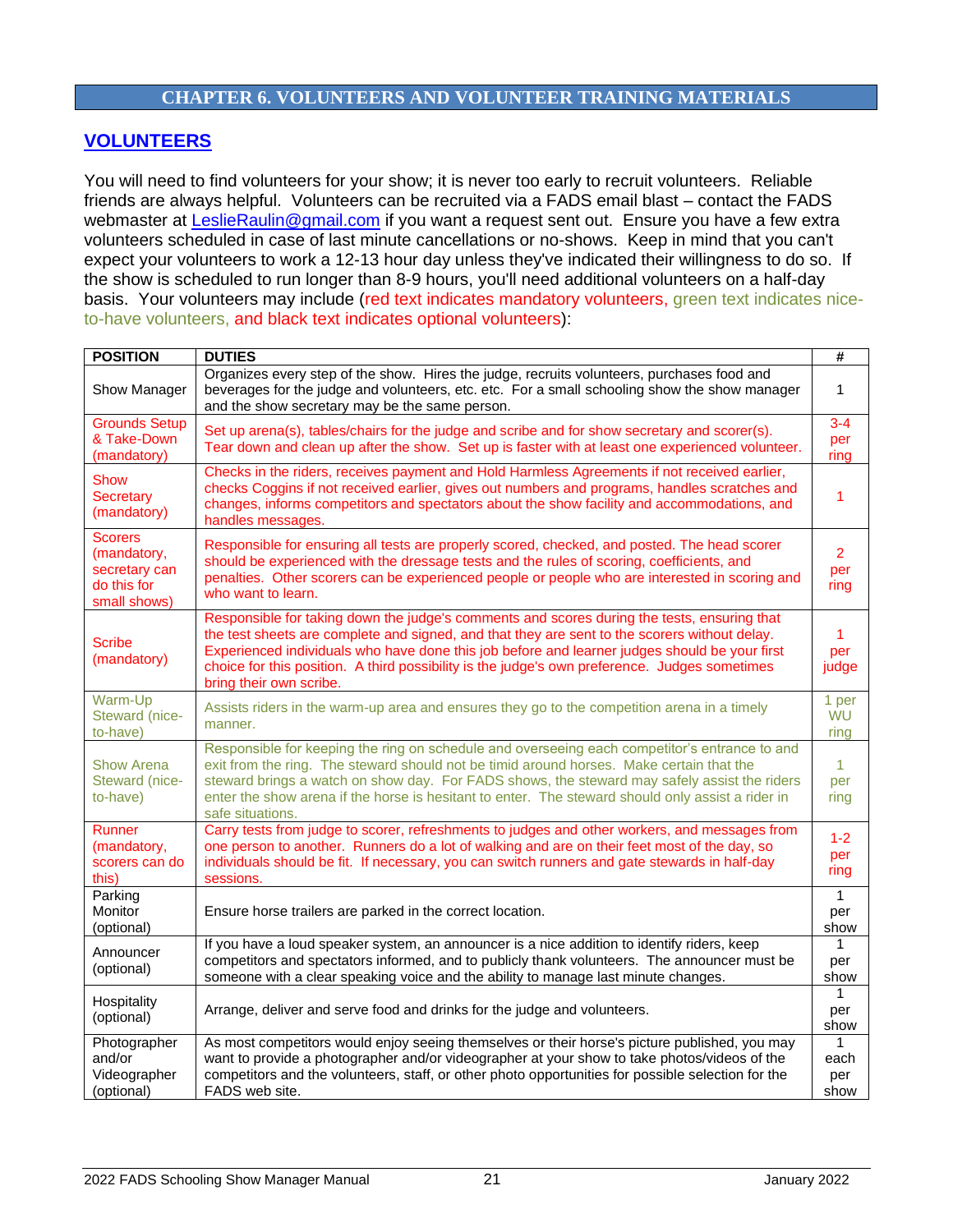#### <span id="page-21-0"></span>**VOLUNTEER TRAINING MATERIALS**

Some or all of your volunteers may be new to the duties they are going to perform. Volunteer training materials are posted on the FADS web; [click here](http://frederickdressage.org/volunteer-training.html) for the materials. Once they are assigned their duties, email the links below to your volunteers so they can be prepared.

#### **FADS Volunteer Training Documents:**

- **1. Arena Set-Up:** [Click here](http://www.frederickdressage.org/uploads/3/7/3/8/37380471/1_2013-volunteer-arenasetup.pdf)
- **2. Scoring:** [Click here](http://www.frederickdressage.org/uploads/3/7/3/8/37380471/volunteer-scoring.pdf)
- **3. Ring Steward:** [Click here](http://www.frederickdressage.org/uploads/3/7/3/8/37380471/3_2013-volunteertraining_ringsteward.pdf)
- 4. **Equipment Check** (not performed at a FADS schooling show; however, the ring steward should be familiar with what is considered by USEF to be safe equipment): [Click here](http://www.frederickdressage.org/uploads/3/7/3/8/37380471/4_2013-volunteertraining_equipmentcheck.pdf)
- **5. Runners:** [Click here](http://www.frederickdressage.org/uploads/3/7/3/8/37380471/5_2013-volunteer-runners.pdf)
- **6. Scribe:** [Click here](http://www.frederickdressage.org/uploads/3/7/3/8/37380471/8_2013-volunteer_scribe.pdf)
- 7. **Show Etiquette** (document is designed for riders; however, the information is also valuable for show volunteers): pending

#### **USDF Documents:**

- 1. **2019 USDF Glossary of Judge Terms** [Click here.](https://www.usdf.org/e-trak/asp/forward.asp?id=991&FPath=http://www.usdf.org/EduDocs/Competition/2019Glossary__final9.2018.pdf)
- 2. **USDF Guide for Scribes**: [Click here](http://www.usdf.org/docs/ShowFlash/web/GeneralInfo/Before/GuideforScribes.pdf)
- 3. **USDF Saddlery Inspections**: [Click here](http://www.usdf.org/docs/ShowFlash/web/GeneralInfo/Before/saddlery.pdf)
- 4. **USDF Dressage Attire & Equipment Booklet**: [Click here](http://www.usdf.org/docs/ShowFlash/web/TechnicalDelegate/Saddlery.pdf)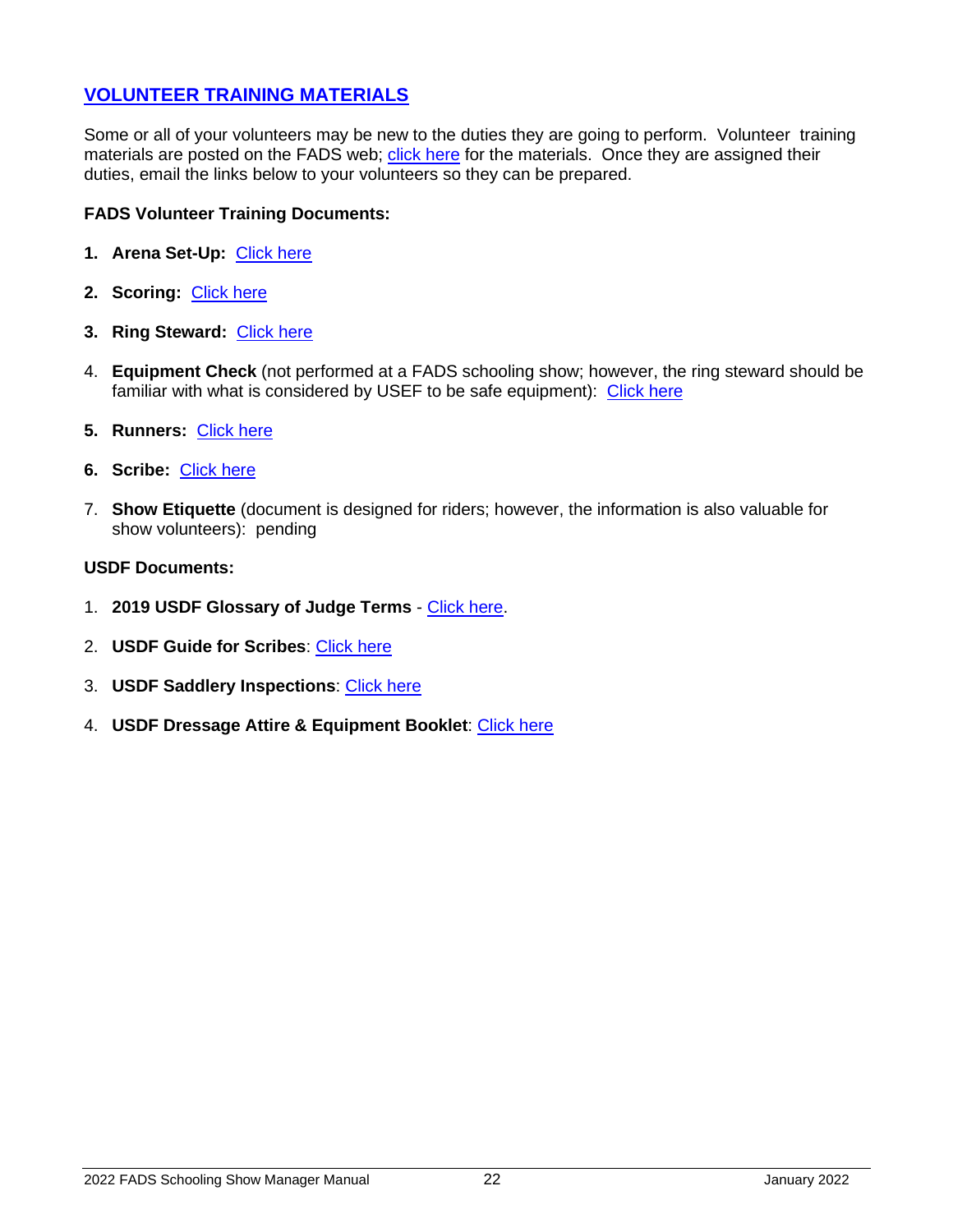#### **CHAPTER 7. FINALIZING THE DETAILS**

#### <span id="page-22-1"></span><span id="page-22-0"></span>**PHONE CALLS AND/OR EMAILS**

**Judge(s):** You should call or email the judge to inform him/her of the show start and end times. Advise the judge of any unusual rides, such as an eventing test or tests above his or her qualification (*see Chapter 2*). Provide your show schedule (Order of Go and Class List) as an email attachment. Inquire about dietary preferences for lunch; for example, he or she might be a vegetarian or have to follow a special diet. Ensure each judge has directions to the show grounds (maps are posted on the FADS web site) and remind them to determine their mileage. Inform each judge that FADS shows have a relaxed dress code and that show coats and mane braiding are not required. Additionally, colored saddle pads are allowed. Polo bandages are usually not allowed unless requested in a letter from the vet.

**Host Facility**: If it is not your farm, call and/or email the host facility to see if any last-minute arrangements need to be made. For example, if there has been recent rain, the host may want parking in a different area than originally discussed. Confirm the day and time for ring set up.

**Volunteers:** Make one more round of calls and/or emails to your volunteers, reminding them of their commitments and verifying what time you would like them to arrive. Provide your show schedule (Order of Go and Class List) as an email attachment. Remember that your early morning competitors will be arriving about an hour before the show begins.

#### <span id="page-22-2"></span>**VOLUNTEER CERTIFICATES AND GIFTS**

It is always nice to honor your volunteers with some kind of perk. You may offer them a certificate for a ride at your next show, a free schooling session at your farm, a small gift, etc.

#### <span id="page-22-3"></span>**RING SET-UP AND SHOW GROUNDS LAYOUT**

Part of the set-up crew can be working on the ring while others attend to setting up scoring, the refreshments/lunch area, etc.

**Arena**: It is advisable to set up the dressage arena the day before the show. If you will be using a trailer or vehicle for the judge booth, place the trailer/vehicle first, then set up the arena. Check the inside of the trailer/vehicle or judge's stand to ensure it has been cleaned and is as presentable as possible. It is not fair to expect the judge and scribe to sit in a dirty environment for the entire day.

**Scorers**: If possible, locate your scorers away from the competitor and spectator areas, so they will be undisturbed while scoring. Keep in mind that if your scorers and other personnel are going to be out in the open, you may not want to set up their working space until the morning of the show, to avoid dampness from overnight dew or rain. If the scorers are in a windy area (not recommended), provide rocks to hold down the score sheets.

**Lunch Location**: Locate the judge's lunch and/or break area away from competitors to allow the judge some rest time without being disturbed.

**Scoreboards** should be located in an area convenient to competitors, spectators and scoring alike, without creating a traffic flow problem or distraction by being too close to the competition area. FADS ShowWare provides 8-1/2 x 11 score posters.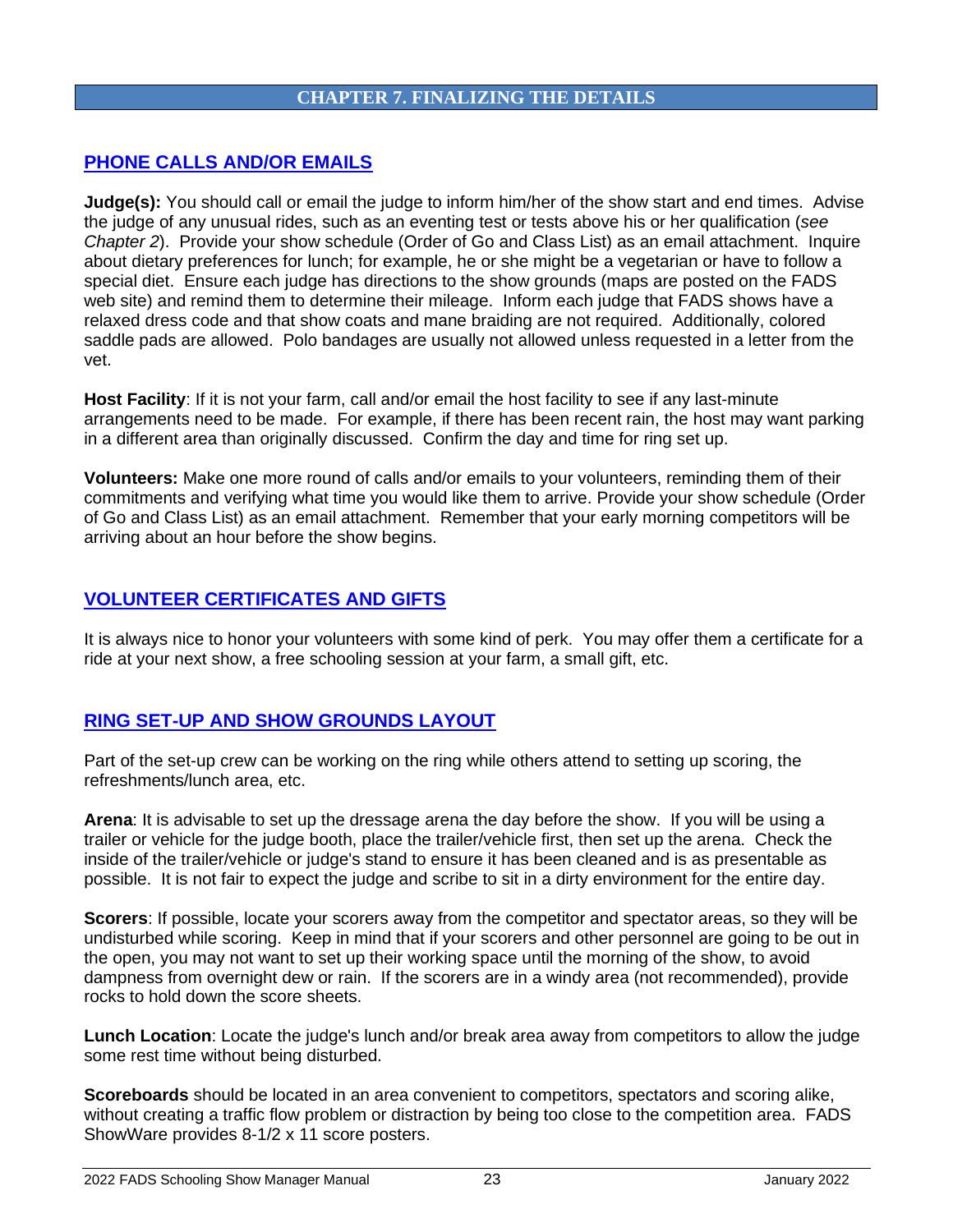# <span id="page-23-0"></span>**SHOW OR JUDGE CANCELLATION POLICY/PLAN**

**Inclement Weather or Other Emergency**: If inclement weather or some other type of emergency arises just prior to the show, or even during the show, it is the show manager's responsibility to contact the facility owner/manager and make a determination of cancellation. Try not to cancel or reschedule unless it is absolutely necessary; however, **keep the competitors' safety as the top priority**. Rain is usually not a reason to cancel the show; however, **show activities must be suspended during active thunder and lightning**. If, prior to the show date, the show is canceled, moved to another location, or the date changed, the manager should notify the judge, volunteers, and competitors via email. Additionally, email the FADS webmaster at [LeslieRaulin@gmail.com](mailto:LeslieRaulin@gmail.com) to have the change posted on the FADS web site. If the cancellation decision is made on the day of the show, the manager should have the names and email addresses of the competitors available so they can be notified as soon as possible, hopefully before they depart for the show grounds.

**Small Number of Entries**: If a show receives a small number of entries you may want to cancel your show. There may be a fee to cancel the judge's contract.

**Judge Cancellation**: If a judge should cancel, you will need to find a replacement judge as soon as possible.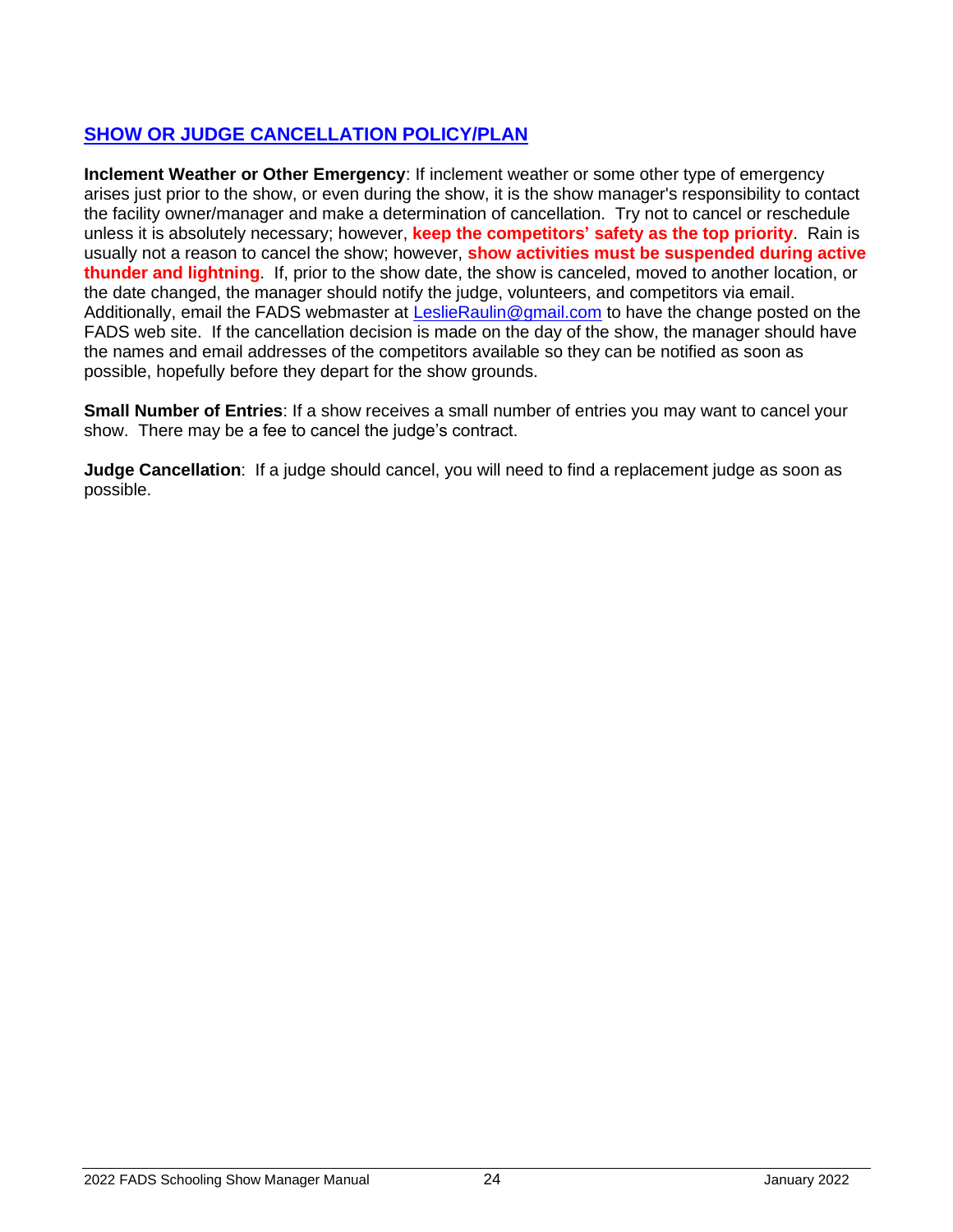#### **CHAPTER 8. SHOW DAY**

#### <span id="page-24-1"></span><span id="page-24-0"></span>**PRE-SHOW ACTIVITIES**

**Arrive Early**: Get to the show grounds early and make sure that everything is set up properly. Take a few minutes to review the Equipment Checklist [\(click here\)](http://www.frederickdressage.org/uploads/3/7/3/8/37380471/fads-showdaychecklist.docx) and Show Day Checklist (click here). The show manager should not be assigned any other show duties – s/he should be free to oversee the show and ensure that everything runs smoothly and on time.

**Show Office**: The show office should be open one hour before the first ride. The office should e easy to find and may be set up inside a building, in a horse trailer, or under a canopy.

**Volunteers**: If you are short-handed or volunteers are late, ensure the show secretary, scribe, and scorer positions are filled first, which will allow the show to get started on time. The other volunteer positions can then be filled as volunteers arrive.

**Judge:** Make yourself available to greet the judge upon arrival, welcome him/her, and introduce him/her to the scribe. Ask the judge if s/he wants any coffee or snacks. Ensure the judge knows the location of the toilet and where breaks and lunch will be located.

**Show Secretary**: Ensure the show secretary has all necessary materials.

#### <span id="page-24-2"></span>**DURING THE SHOW**

**Schedule**: Keep an eye on the time schedule so you can inform the judge, riders, and show volunteers of any delays. You can expect last minute scratches and no-shows. While the show secretary may be able to fill some scratches with competitors desiring another ride, there is nothing you can do about the no-shows. The show secretary must inform the judge and the gate steward of any changes to the schedule.

**Safety**: Be available to observe and enforce the safety rules. At FADS shows, **ASTM/SEI-approved equestrian safety helmets and rider-safe footwear with heels are required for all riders whenever mounted**.

**Beverages and Lunch**: Make certain that the judge and scribe have something to drink throughout the show and that lunch is served on time.

#### <span id="page-24-3"></span>**POST SHOW ACTIVITIES AND CLEAN UP**

**End of Show Checklist:** [Click here](http://www.frederickdressage.org/uploads/3/7/3/8/37380471/fads-endofshowchecklist.docx) to view a post-show checklist.

**Judge**: As soon as the last ride has finished, locate your judge and give him/her the payment check covering the cost of judging and mileage. Thank him/her for participating.

**Clean-Up**: Supervise the clean-up process. All trash should be removed and equipment returned. The grounds should be left in better condition than before you arrived.

**Thank the Host**: If you held the show at another person's farm, try to locate the facility host and thank him/her for allowing you to utilize their facility. Ask if there is anything else that needs to be taken care of before you leave.